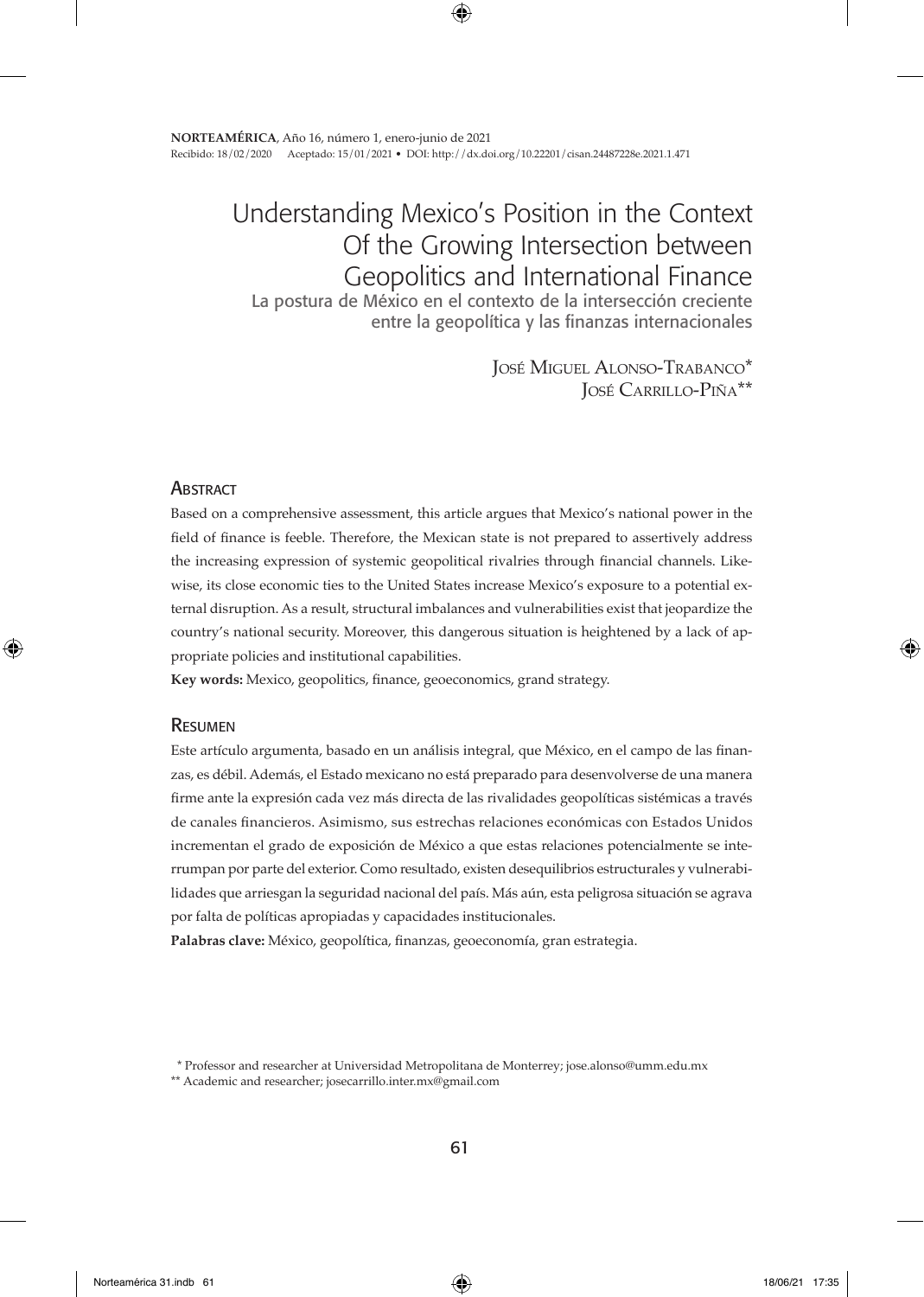## Mexico's Geoeconomic Background

Paradoxically, New Spain –which would eventually become Mexico– achieved a considerable degree of geopolitical and geoeconomic projection during the colonial period thanks to several factors, like the development of its maritime potential, the exploitation of its mineral wealth, and the global circulation of a currency minted with New Spanish silver, as well as the country's favorable position for interoceanic trade with both Europe and Asia (Escalona-Ramos, 1959). The action of local merchant guilds was crucial for this to happen (Stein and Stein, 2002). Hence, New Spain was, by far, the most strategically valuable colony for the Spanish crown (Ostos, 2015).

Later, during the country's early years as an independent national state, it considered an ambitious foreign policy agenda. Many believed that Mexico could become one of the world's leading centers of gravity as a rising power that could pursue its national interests in Europe, the Asia-Pacific region, and the Western Hemisphere. After all, recent history indicated that such an ambitious plan was feasible (Ramírez-Bonilla, 2016).

In the same period, in order to obtain England's diplomatic recognition, Mexico negotiated a loan with leading English banking establishments like Barclays and Goldsmith, both headquartered in London (Guerrero, 1901). In other words, this period illustrated that, as a young sovereign state, Mexico resorted to financial vectors to satisfy its geopolitical imperatives.

In contrast, during the early and mid-nineteenth century, Mexico constantly had to resort to foreign creditors, mainly Britain, France, and Spain, to make ends meet. However, its inability to repay those debts due to internal turmoil generated military and diplomatic tensions with those European powers, something that could have potentially compromised the country's sovereignty or territorial integrity at the time (Payno, 1982).

Likewise, Mexico has also been a battlefield where competing geoeconomic interests have clashed. This situation was clear when the United States, Great Britain, Germany, and France essentially regarded Mexico as a chessboard before and during the chaos unleashed by the Mexican Revolution (Katz, 2013). Their rivalries were motivated by their interests in increasing the market share of their national companies active in Mexico, controlling investments in large infrastructure projects, and having privileged access to the country's deposits of natural resources, mainly minerals and energy.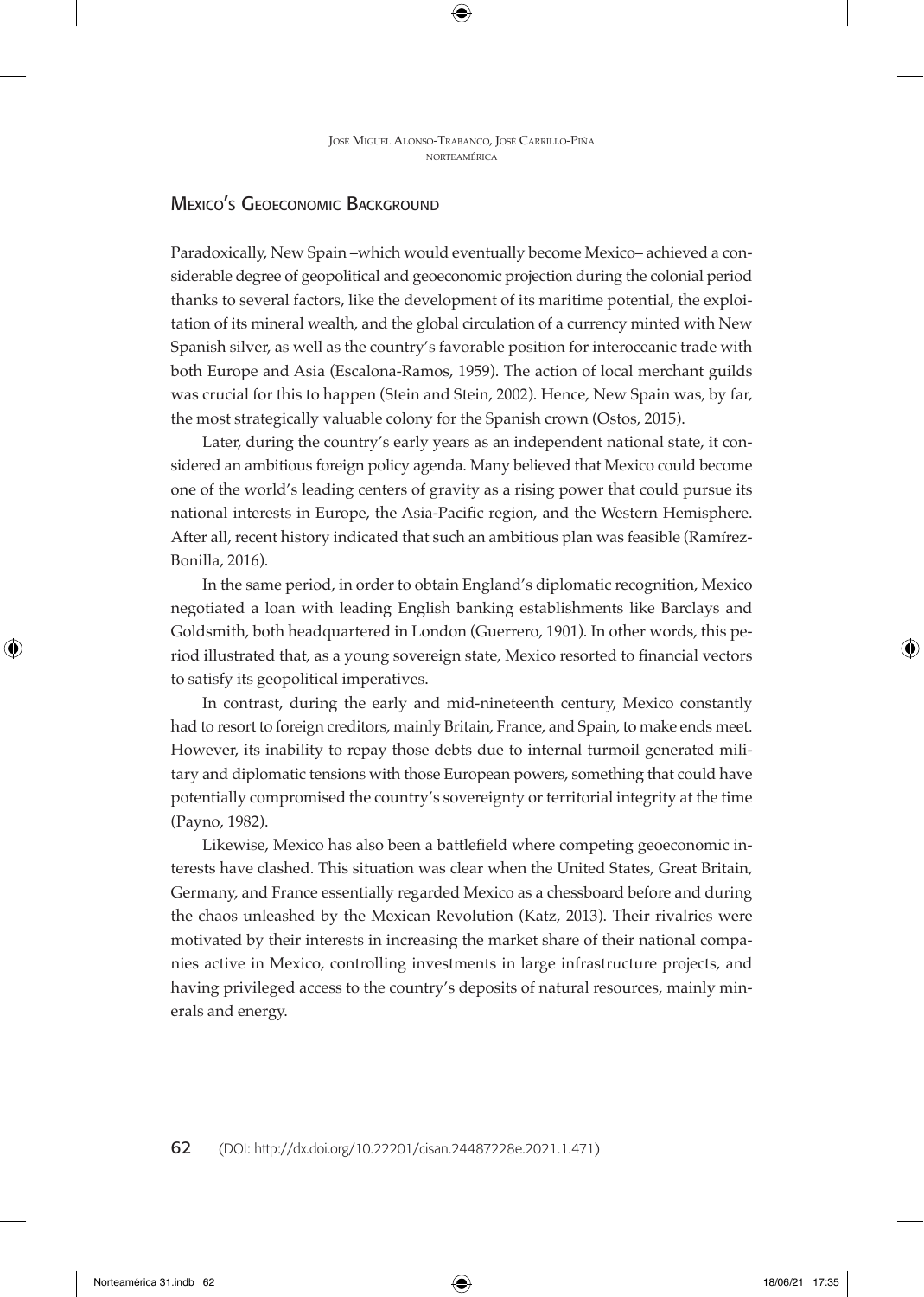## Assessing Mexico's National Financial Power

Concerning the current scope of the country's national power in the field of finance, the following table, developed by the authors based on the references mentioned in each case, reflects several important aspects worth considering. It is important to underline that these analytical categories follow the model proposed by Alonso-Trabanco (2019).

| Table 1<br>COMPREHENSIVE ASSESSMENT OF MEXICO'S NATIONAL POWER<br>IN THE FIELD OF FINANCE |                                             |                                                                                                                                                                                                                                                                                                                         |  |  |  |  |
|-------------------------------------------------------------------------------------------|---------------------------------------------|-------------------------------------------------------------------------------------------------------------------------------------------------------------------------------------------------------------------------------------------------------------------------------------------------------------------------|--|--|--|--|
| <b>Relevant Aspects</b>                                                                   |                                             | <b>Assessment and Observations</b>                                                                                                                                                                                                                                                                                      |  |  |  |  |
|                                                                                           |                                             | Monetary policy responds primarily to the inter-<br>ests of the financial sector -whose leading entities<br>are usually foreign- instead of to the country's de-<br>velopment goals (Herrera-Avendaño, 2018).                                                                                                           |  |  |  |  |
| Central                                                                                   | Management                                  |                                                                                                                                                                                                                                                                                                                         |  |  |  |  |
| Banking                                                                                   | of monetary<br>policy                       | Furthermore, structural incentives exist to take ad-<br>vantage of the peso's depreciation in the operation<br>of mechanisms to artificially increase government<br>spending in order to satisfy short-term political<br>objectives, even at the expense of the national<br>currency's purchasing power (García, 2016). |  |  |  |  |
|                                                                                           | Interest rate                               | 4.5 percent (Global Rates, 2020)                                                                                                                                                                                                                                                                                        |  |  |  |  |
|                                                                                           | Financial<br>Development Index              | World's fiftieth position (Svirydzenka, 2016)                                                                                                                                                                                                                                                                           |  |  |  |  |
|                                                                                           | Financial Institutions Index                | World's seventy-fifth position (Svirydzenka, 2016)                                                                                                                                                                                                                                                                      |  |  |  |  |
|                                                                                           | Financial Markets Index                     | World's forty-fifth position (Svirydzenka, 2016)                                                                                                                                                                                                                                                                        |  |  |  |  |
| Financial                                                                                 | Financial Institutions Depth                | World's sixty-fifth position (Svirydzenka, 2016)                                                                                                                                                                                                                                                                        |  |  |  |  |
| Development                                                                               | <b>Financial Institutions Access</b>        | World's seventy-eighth position (Svirydzenka, 2016)                                                                                                                                                                                                                                                                     |  |  |  |  |
|                                                                                           | <b>Financial Institutions</b><br>Efficiency | World's seventy-fifth position (Svirydzenka, 2016)                                                                                                                                                                                                                                                                      |  |  |  |  |
|                                                                                           | Financial Markets Depth                     | World's forty-eighth position (Svirydzenka, 2016)                                                                                                                                                                                                                                                                       |  |  |  |  |
|                                                                                           | <b>Financial Markets Access</b>             | World's fortieth position (Svirydzenka, 2016)                                                                                                                                                                                                                                                                           |  |  |  |  |
|                                                                                           | Financial Markets Efficiency                | World's forty-third position (Svirydzenka, 2016)                                                                                                                                                                                                                                                                        |  |  |  |  |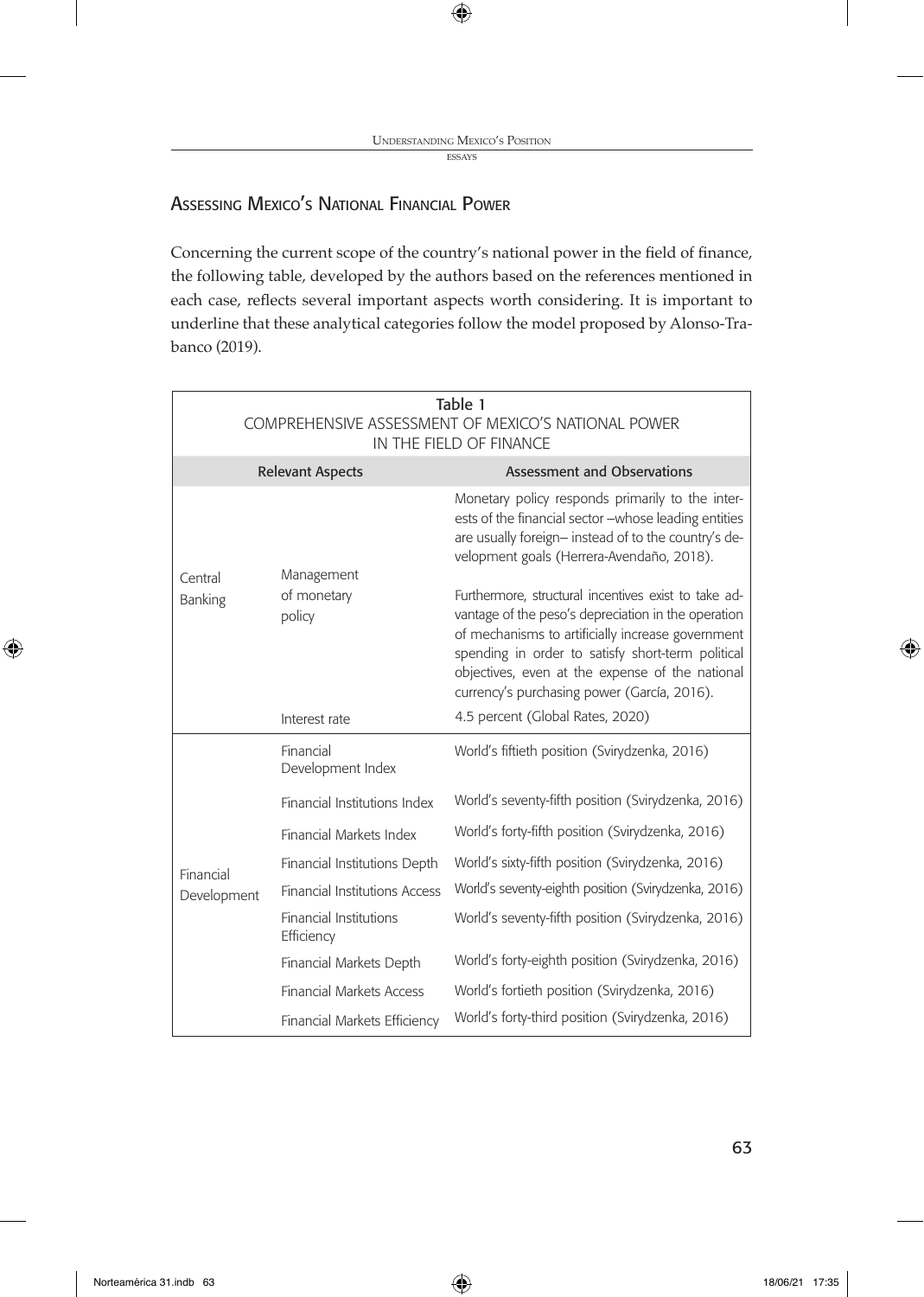NORTEAMÉRICA

| Table 1<br>COMPREHENSIVE ASSESSMENT OF MEXICO'S NATIONAL POWER<br>IN THE FIELD OF FINANCE<br>(continued) |                         |                                                                                                                                                                                                                                                                                                                                                                                                                                                                                                                                                                                                                                                                                                                                                                                                                                                                                                                                                                                                                                                                                                                                                                                             |  |  |  |  |
|----------------------------------------------------------------------------------------------------------|-------------------------|---------------------------------------------------------------------------------------------------------------------------------------------------------------------------------------------------------------------------------------------------------------------------------------------------------------------------------------------------------------------------------------------------------------------------------------------------------------------------------------------------------------------------------------------------------------------------------------------------------------------------------------------------------------------------------------------------------------------------------------------------------------------------------------------------------------------------------------------------------------------------------------------------------------------------------------------------------------------------------------------------------------------------------------------------------------------------------------------------------------------------------------------------------------------------------------------|--|--|--|--|
|                                                                                                          | <b>Relevant Aspects</b> | <b>Assessment and Observations</b>                                                                                                                                                                                                                                                                                                                                                                                                                                                                                                                                                                                                                                                                                                                                                                                                                                                                                                                                                                                                                                                                                                                                                          |  |  |  |  |
| Financial<br>Development                                                                                 | Stock Exchange(s)       | • 118 Issuing bodies (BMV, 2018).<br>· 2016 Market capitalization: US\$417.021 billion<br>(Sustainable Stock Exchanges Initiative, 2021)<br>· Capitalization value as percentage of GDP: 37.05<br>percent (BMV, 2018)<br>· Total value: US\$426 billion; Mexico's Stock Ex-<br>change (BMV) is the second largest in Latin Amer-<br>ica (Desjardins, 2016).<br>· Blackrock, an investment fund whose pool of<br>money is six times larger than Mexico's GDP, is<br>the main investor in the BMV. In the country, its<br>assets are worth US\$62 billion and include the<br>management of infrastructure projects (Kim,<br>2017; Maldonado, 2018b).<br>. In late July 2018, Mexico joined the economies<br>with more than one stock exchange, with the<br>opening of the Institutional Stock Exchange<br>(called "BIVA") (Zepeda, 2018; Pallares, 2018).<br>· BIVA's technological platforms were developed<br>with the support of NASDAQ, and FTSE group pro-<br>vided advice for the creation of its indexes (Men-<br>doza, 2018).<br>• BIVA is controlled by CENCOR ("Brokerage Central"),<br>a Mexican financial entity with presence in the<br>U.S. and Latin America (Anderson, 2018). |  |  |  |  |
| Foreign                                                                                                  | Volume                  | US\$175.3 billion, equivalent to the world's four-<br>teenth largest (Central Intelligence Agency, 2019)                                                                                                                                                                                                                                                                                                                                                                                                                                                                                                                                                                                                                                                                                                                                                                                                                                                                                                                                                                                                                                                                                    |  |  |  |  |
| Exchange<br>Reserves                                                                                     | Composition             | • 2.8 percent denominated in gold (World Gold<br>Council, 2020)<br>. The rest is probably denominated mainly in U.S.<br>dollars.                                                                                                                                                                                                                                                                                                                                                                                                                                                                                                                                                                                                                                                                                                                                                                                                                                                                                                                                                                                                                                                            |  |  |  |  |
| Precious<br>Metals                                                                                       | Gold<br>Silver          | • 120.1 tons, that is, the world's twenty-ninth larg-<br>est (World Gold Council, 2020)<br>• They are not physically located on Mexican soil<br>and the Bank of Mexico has verified neither their<br>existence nor their integrity (Barba, 2013).<br>· 2016 Production: 5,600 metric tons; Reserves:                                                                                                                                                                                                                                                                                                                                                                                                                                                                                                                                                                                                                                                                                                                                                                                                                                                                                        |  |  |  |  |
|                                                                                                          |                         | 37,000 metric tons (U.S. Geological Survey, 2017)                                                                                                                                                                                                                                                                                                                                                                                                                                                                                                                                                                                                                                                                                                                                                                                                                                                                                                                                                                                                                                                                                                                                           |  |  |  |  |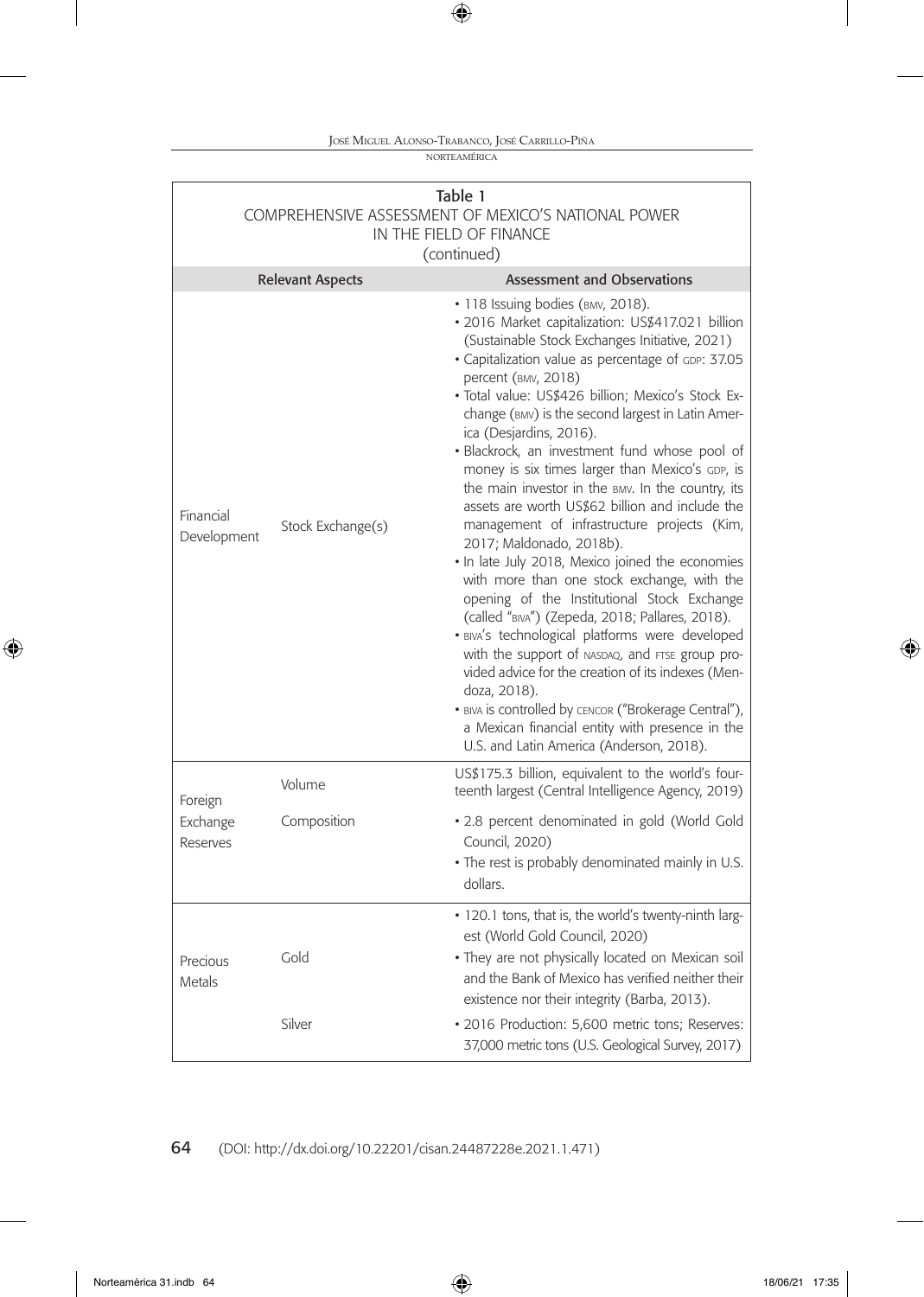Table 1 COMPREHENSIVE ASSESSMENT OF MEXICO'S NATIONAL POWER IN THE FIELD OF FINANCE (continued) Relevant Aspects Assessment and Observations Indebtedness External debt • US\$445.8 billion (Central Intelligence Agency, 2019) **Currency** Internationalization Share of the value of international payments denominated in mxn The Mexican peso (mxn) is the world's eighteenth most used currency, with 0.28 percent of the overall total (swift, 2019). It must be noted that it is not a hard currency. Control of Commodities Pricing Scant ability to determine pricing in international financial exchanges of the commodities produced by the country, let alone others. Investment Banking The national banking sector is mostly dominated by foreign entities through an oligopolistic market structure (Piñeyro, 2001a; Levy and Dominguez, 2014). Their combined market share is around 80 percent and their contribution to the country's development is far from significant (Doyran, 2013). No Mexican institution is among the world's top investment banks (Financial Times, 2016). Credit Ratings Mexico plays a rather passive role assigning credit ratings. It has no rating agency of its own. Sovereign Wealth Funds Unlike countries like Singapore, which is also an exporter of manufactured goods, Mexico is not using the hard currency that it earns to establish a sovereign wealth fund that can be managed as a strategic financial vector of the country's national geopolitical and geoeconomic interests (Krishnadas, 2013). Availability of Credit Mexico's domestic credit to the private sector, expressed as a percentage of GDP, is 36.9%, which is substantially low compared to other emerging economies like Brazil (63.7%), Turkey (65.9%), India (50%), South Africa (138.8%), and the Philippines (47.6%) (World Bank, 2020).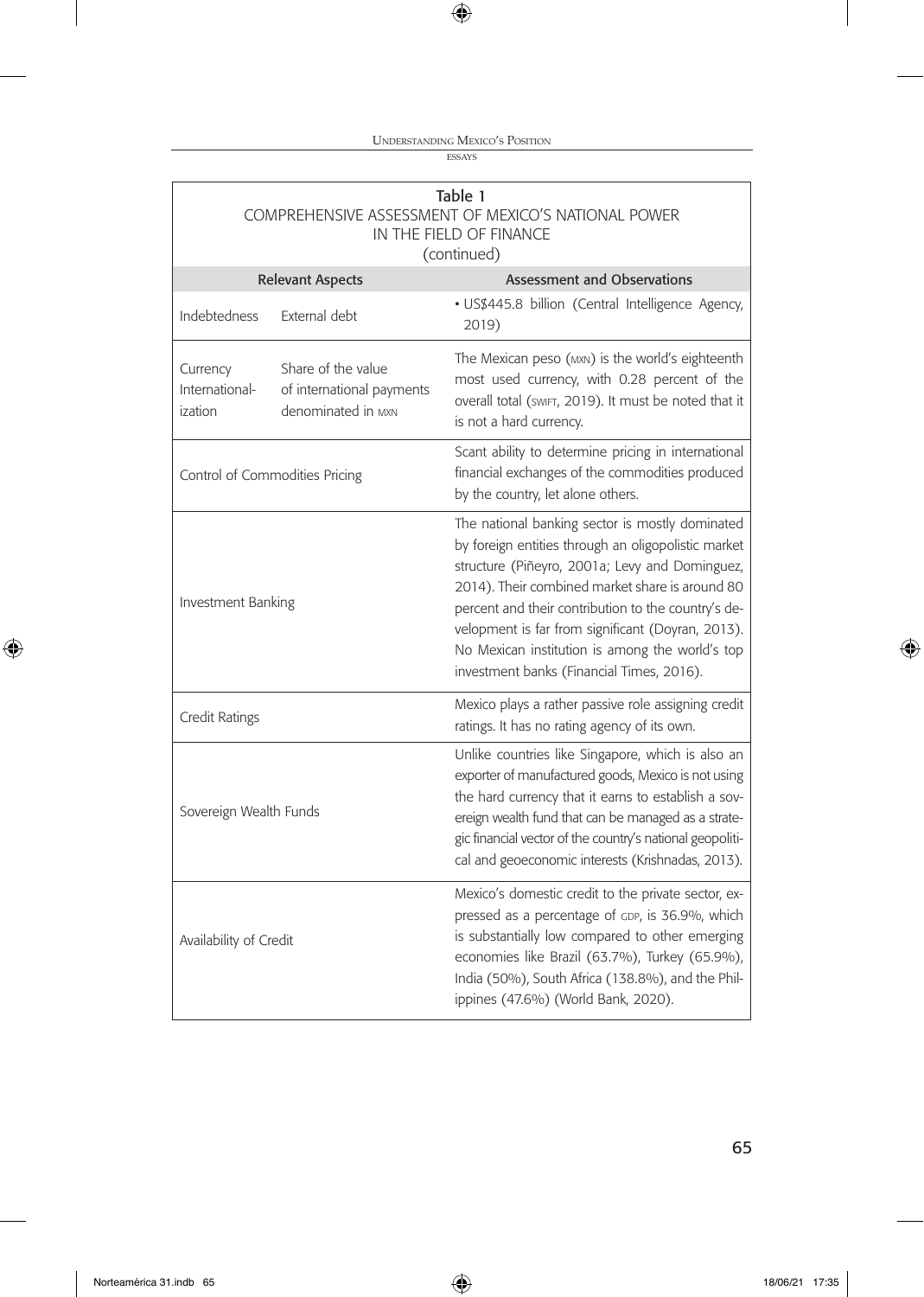norteamérica

| Table 1<br>COMPREHENSIVE ASSESSMENT OF MEXICO'S NATIONAL POWER<br>IN THE FIELD OF FINANCE<br>(continued) |                                                  |                                                                                                                                                                                                                                                                                                                                                                                                                                                                                                                                                                                                                                                                                                                                                         |  |  |  |  |
|----------------------------------------------------------------------------------------------------------|--------------------------------------------------|---------------------------------------------------------------------------------------------------------------------------------------------------------------------------------------------------------------------------------------------------------------------------------------------------------------------------------------------------------------------------------------------------------------------------------------------------------------------------------------------------------------------------------------------------------------------------------------------------------------------------------------------------------------------------------------------------------------------------------------------------------|--|--|--|--|
|                                                                                                          | <b>Relevant Aspects</b>                          | <b>Assessment and Observations</b>                                                                                                                                                                                                                                                                                                                                                                                                                                                                                                                                                                                                                                                                                                                      |  |  |  |  |
| Financial Diplomacy                                                                                      |                                                  | The prevailing asymmetries in bilateral economic,<br>trade, and financial ties to the U.S. place Mexico<br>in a structurally unfavorable position. Far from be-<br>ing mitigated through comprehensive strategies, it<br>seems they are deepening (Piñeyro, 1994, 1995,<br>2001a, 2001b).<br>Nevertheless, there are precedents that indicate<br>the early emergence of a financial diplomacy,<br>such as the 2014 condonation of Cuba's US\$500-<br>million debt to Mexico. This decision was triggered<br>by an interest in generating conditions that can<br>encourage access and opportunities for Mexican<br>firms willing to do business in Cuba, as the Carib-<br>bean country's structural economic reforms move<br>forward (Santa Cruz, 2014). |  |  |  |  |
| Monetary "Soft Power"                                                                                    |                                                  | No currency issued by independent Mexico has<br>equaled the international prestige achieved by the<br>Spanish silver dollar, once minted by New Spain<br>(Valdés-Lakowsky, 2003).                                                                                                                                                                                                                                                                                                                                                                                                                                                                                                                                                                       |  |  |  |  |
| Influence<br>in International<br>Financial                                                               | International<br>Monetary Fund<br>(MF)           | • Although Mexico participated in the framework<br>of the Bretton Woods system original negotia-<br>tions, its role was marginal (Steil, 2014).<br>• Mexico's current quota, 1.8% of the overall total,<br>is inferior to those of comparable countries, like<br>Brazil (2.22%) or Spain (1.92%) (IMF, 2019).                                                                                                                                                                                                                                                                                                                                                                                                                                           |  |  |  |  |
| Organizations                                                                                            | Asian Infrastructure<br>Investment Bank<br>(AIB) | • Unlike countries from the Western Hemisphere<br>like Canada, Mexico does not belong to the AIIB.<br>Its prospective membership is not currently un-<br>der consideration, either (AIIB, 2018).                                                                                                                                                                                                                                                                                                                                                                                                                                                                                                                                                        |  |  |  |  |
| Source: Developed by the authors based on the references mentioned in each case.                         |                                                  |                                                                                                                                                                                                                                                                                                                                                                                                                                                                                                                                                                                                                                                                                                                                                         |  |  |  |  |

Hence, based on the contents shown in Table 1, Mexico's financial power is clearly feeble and underdeveloped in terms of central banking, financial development, foreign exchange reserves, holdings of precious metals, indebtedness, curren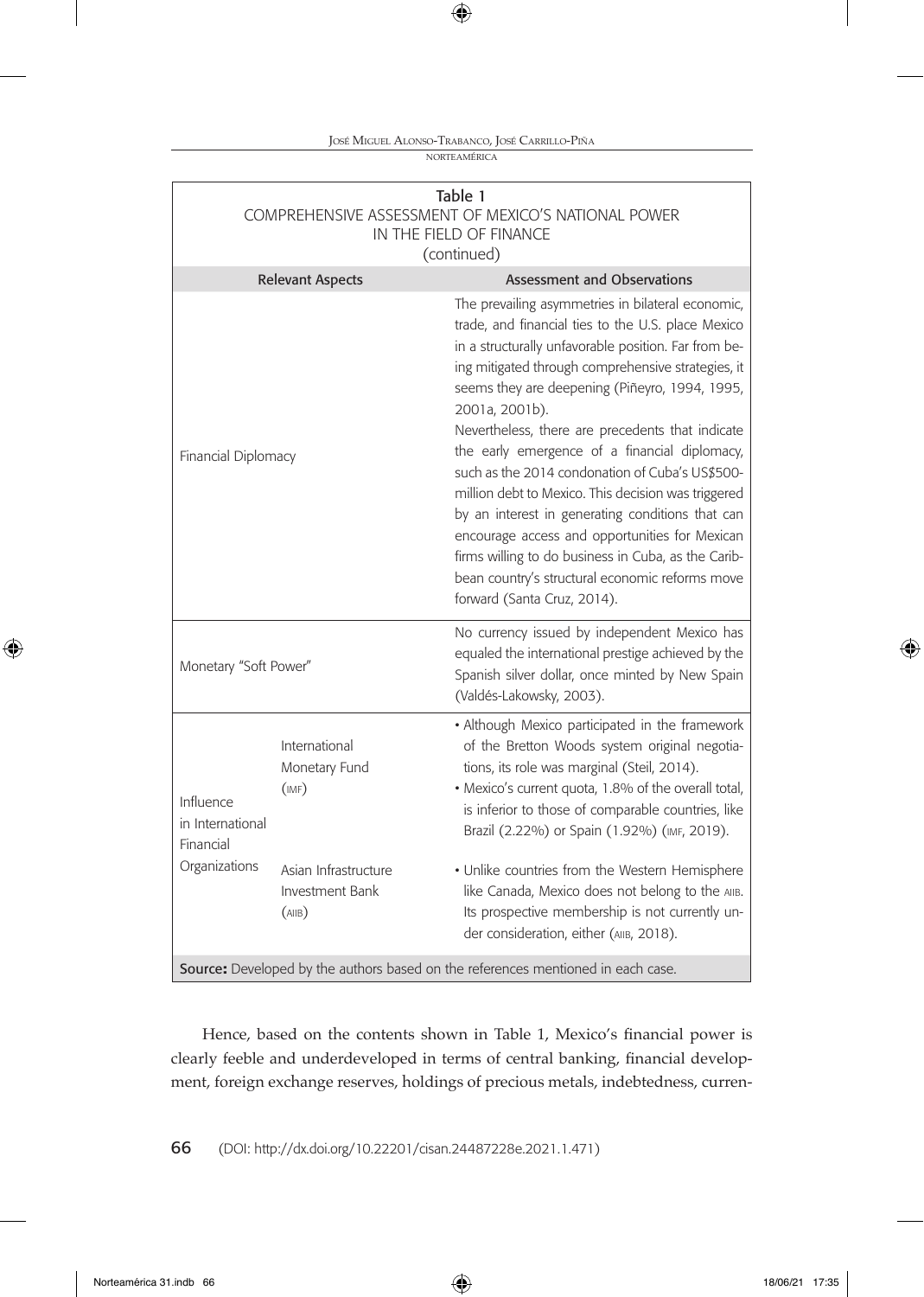cy internationalization, financial control of commodities, investment banking, the ability to assign credit ratings, sovereign wealth funds, credit availability, financial diplomacy, monetary "soft power," and influence in institutional frameworks related to international financial governance. Moreover, in the hierarchical model called the "currency pyramid" (Cohen, 2010), the Mexican peso is not regarded as a heavyweight. From a holistic perspective, these weaknesses are thus a source of vulnerability in a strategic environment shaped by a growing systemic intersection between geopolitics and international finance.

In fact, it can even be argued that Mexico faces severe obstacles when it comes to strengthening its financial muscle, due to its heterogeneous and complex geography: it is full of mountains, deserts, and jungles and also has a distinct lack of networks of navigable rivers that could facilitate internal trade. This represents a persistent challenge for both effective governance (Geopolitical Futures, 2018) and for a degree of economic dynamism that could foster a strong national financial sector able to respond to the country's needs and to eventually become internationally competitive (stratfor, 2009).

Furthermore, even though widespread economic instability in Mexico is ultimately harmful for U.S. national interests (Blackwill and Harris, 2016), the strong assertion of its southern neighbor as a rising power is not in Washington's interest either (Hongbing, 2013). In this sense, it is necessary to recognize that the implementation of the North American integration project embodied by the NAFTA framework and its derivatives has produced mixed results.

It is noteworthy that the contrast with the U.S. is overwhelming. Mexico's northern neighbor is catalogued as a financial superpower because of its condition as the issuer of the world's top reserve currency, the worldwide prominence of the U.S. financial sector (including world-class investment banking firms), the relevance of the Fed as a global cornerstone regarding the formulation of monetary policy, as well as its influence on multilateral financial bodies –like the Bretton Woods institutions– and international financial nerve centers, like the swift network (Zarate, 2013; Luft and Korin, 2019; Vander Straeten, 2018). In other words, in the strategic domain of finance, the bilateral U.S.-Mexico balance of power is profoundly asymmetric.

On one hand, NAFTA fueled economic dynamism by quadrupling trade among the bloc's members. However, when analyzed from the perspective of grand strategy, it also firmly anchored Mexico to the U.S. geopolitical and geoeconomic orbit (Rouquié, 2015) by reshuffling the country's profile as a manufacturing economy deeply aligned with U.S. industrial productive chains (Zeihan and Nayebi-Oskoui, 2019). It has even been argued that NAFTA had placed Mexico "forever under [U.S.] America's strategic umbrella" (Khanna, 2008).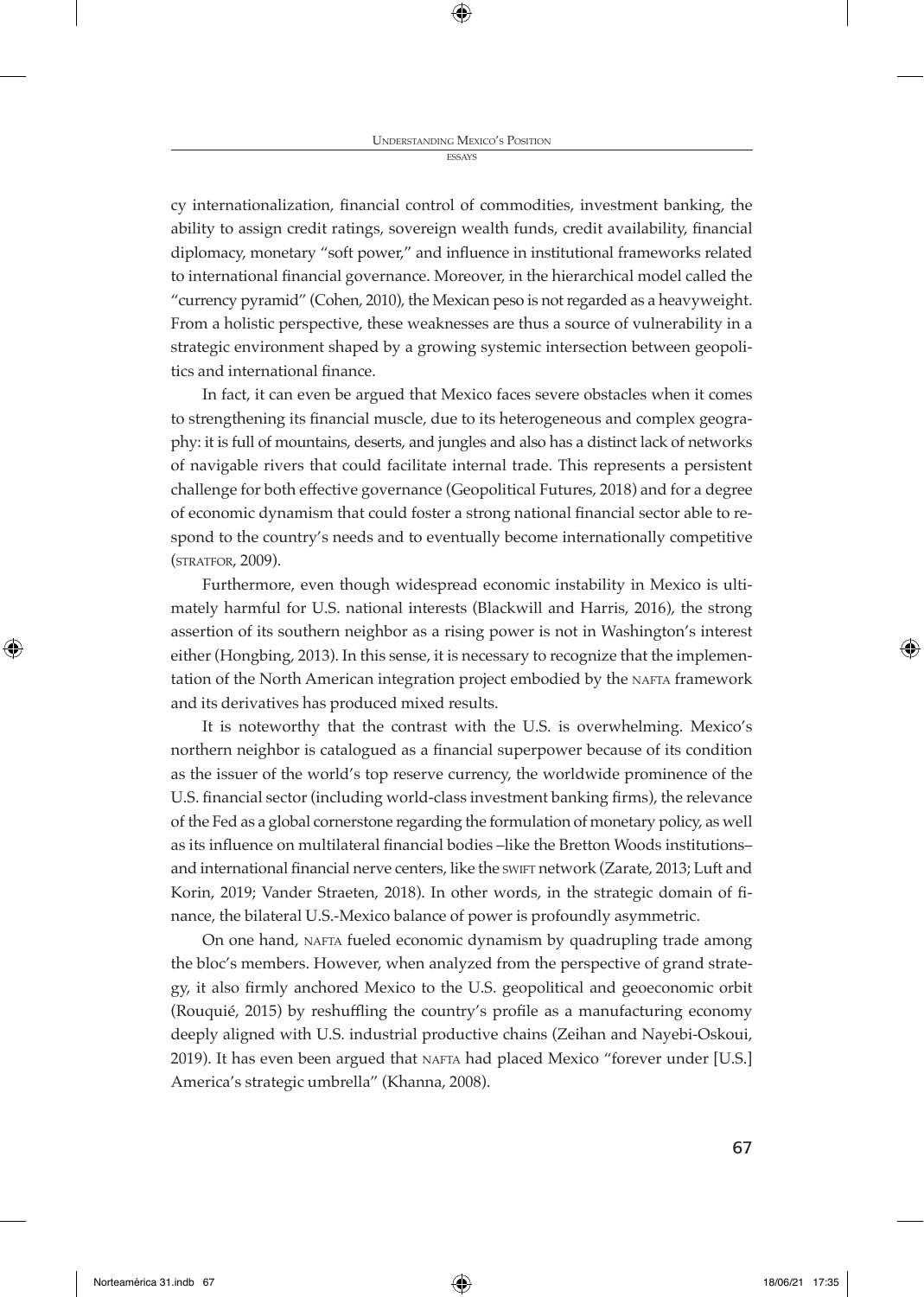This situation of overreliance probably made sense when the so-called "unipolarity" (that is, U.S. global hegemony) looked like a new permanent reality. Nevertheless, this trend has continued well into the twenty-first century. For instance, the fact that the country's external debt is disproportionately denominated in U.S. dollars (nearly 60 percent of the overall total, an amount that exceeds the value of the country's foreign currency reserves) firmly places Mexico in the sphere of influence of the U.S. dollar. This compromises the country's economic independence and exposes the stability of its national currency to a wide spectrum of plausible contingencies in any of the fields that emanate from multidimensional bilateral relations (Shapiro, 2018).

| Table 2<br>TOP EXPORT PARTNERS, MEXICO AND COMPARABLE DEVELOPING COUNTRIES<br>(2018)        |                                                                                  |  |  |  |
|---------------------------------------------------------------------------------------------|----------------------------------------------------------------------------------|--|--|--|
| Country                                                                                     | Top Export Partners (%)                                                          |  |  |  |
| Mexico                                                                                      | United States (76.49)<br>Canada (3.12)<br>China (1.60)<br>Germany (1.57)         |  |  |  |
| <b>Brazil</b>                                                                               | China (26.76)<br>United States (12.16)<br>Argentina (6.23)<br>Netherlands (5.45) |  |  |  |
| Chile                                                                                       | China (33.50)<br>United States (13.79)<br>Japan (9.33)<br>South Korea (5.75)     |  |  |  |
| Turkey                                                                                      | Germany (9.61)<br>United Kingdom (6.61)<br>Italy (5.69)<br>Iraq $(4.97)$         |  |  |  |
| Philippines                                                                                 | United States (15.63)<br>Hong Kong (14.16)<br>Japan (14.04)<br>China (12.89)     |  |  |  |
| Source: Developed by the authors with data from the World Integrated Trade Solution (2020). |                                                                                  |  |  |  |

Moreover, it must be kept in mind that the U.S. consumer market absorbs the overwhelming majority of Mexican exports (nearly 80 percent), a reality that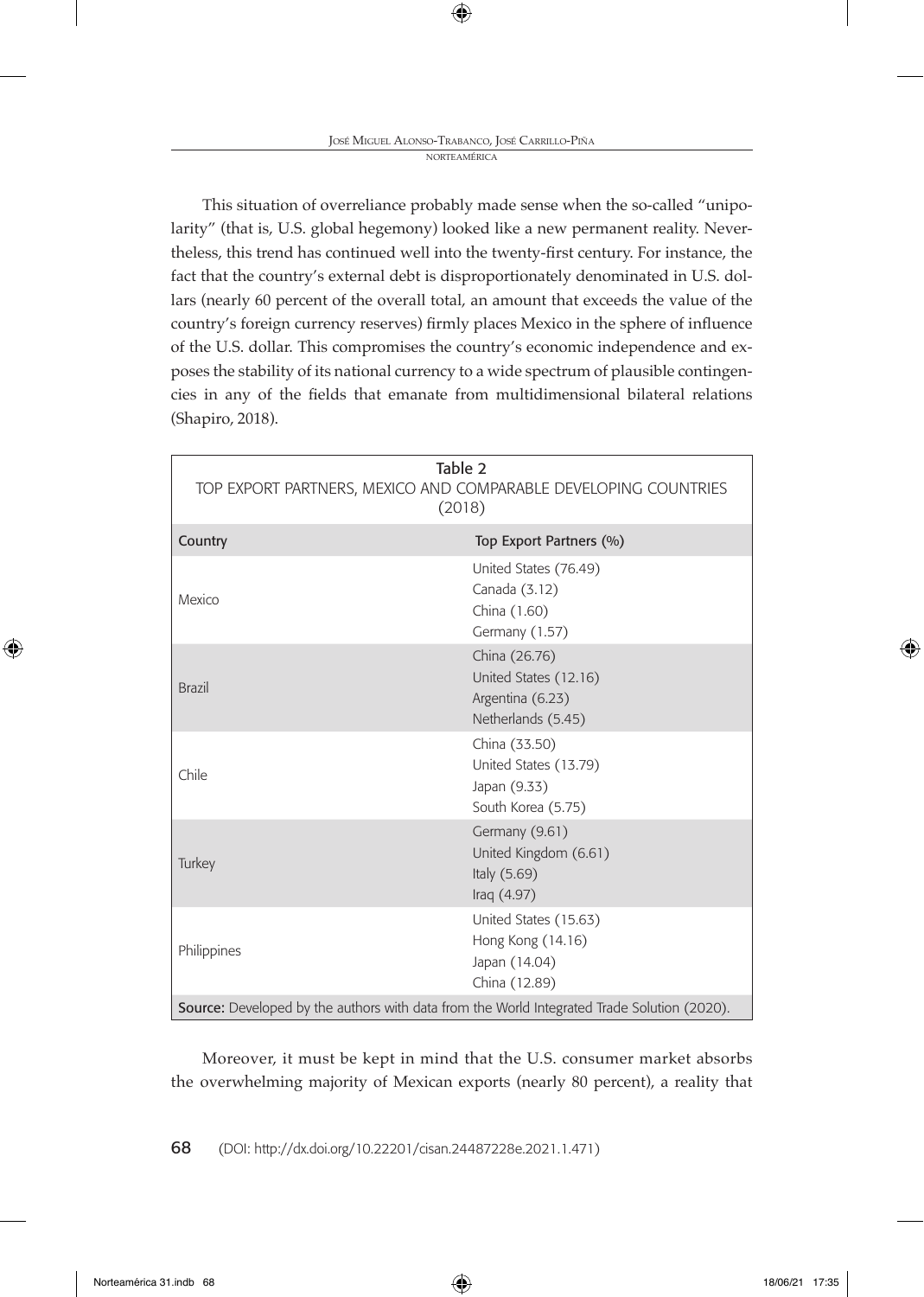compromises the country's maneuverability in terms of grand strategy. This imbalance is even more astonishing if one compares Mexico's situation to that of other developing countries that have managed to achieve much more balanced external economic ties. This condition makes it difficult for Mexico to accumulate other hard currencies aside from the U.S. dollar.

Nonetheless, Mexico's intelligence community was unable to conceive of –let alone foresee– the eventual advent of a U.S. administration potentially hostile to Mexican national interests, especially considering that, given the prevailing bilateral imbalances, it would have the power to effectively threaten Mexico with coercive economic, commercial, and financial measures. This lack of foresight was dismal for a country like Mexico, particularly because developing effective foreign intelligence capabilities is not something only great powers can achieve, as the cases of both Israel and Cuba demonstrate (Hope, 2017).

It is important to point out that Donald Trump's administration assumed a position that, at best, conveyed a great deal of distrust toward Mexico (Riva-Palacio, 2018). This attitude is probably motivated to a certain extent by the idea that Mexico can potentially develop, in the long run, a critical mass that could enable it to challenge the U.S. for the geopolitical control of North America as a whole, thanks to factors like changing transnational demographic balances and conduits of sociocultural influence, as noted by a prominent U.S. political scientist (Huntington, 2004). In fact, this scenario was originally portrayed by a renowned U.S. geopolitical analyst (Friedman, 2009).

Likewise, it has become clear that the Trump administration was fully aware that it could harness existing bilateral ties as a strong geopolitical tool to force Mexico to comply with Washington's agenda. In other words, Mexico was not being treated as a close strategic partner. Considering the prevailing relationship of forces, even the mere threat to impose tariffs on Mexican goods is a powerful incentive for Mexico to proceed extremely carefully when it comes to decisions regarding matters that happen to be sensitive for U.S. interests. Needless to say, as in any other case is which a country's fate can be determined by others, this situation entails a potentially dangerous level of exposure.

Furthermore, on a global scale, the U.S. is seemingly operating under the impression that the costs of preserving a liberal rules-based order that facilitates the international circulation of trade flows are higher than the benefits, as far as the U.S. national interest is concerned (Zeihan, 2018b). This shift might reshape North American economic interaction patterns: "Trump's hardball on NAFTA is most definitely neo-imperial. He is attempting nothing less than the forcible change of the economic structure of [U.S.] America's neighbors to meet specific American structural needs" (Zeihan, 2018a).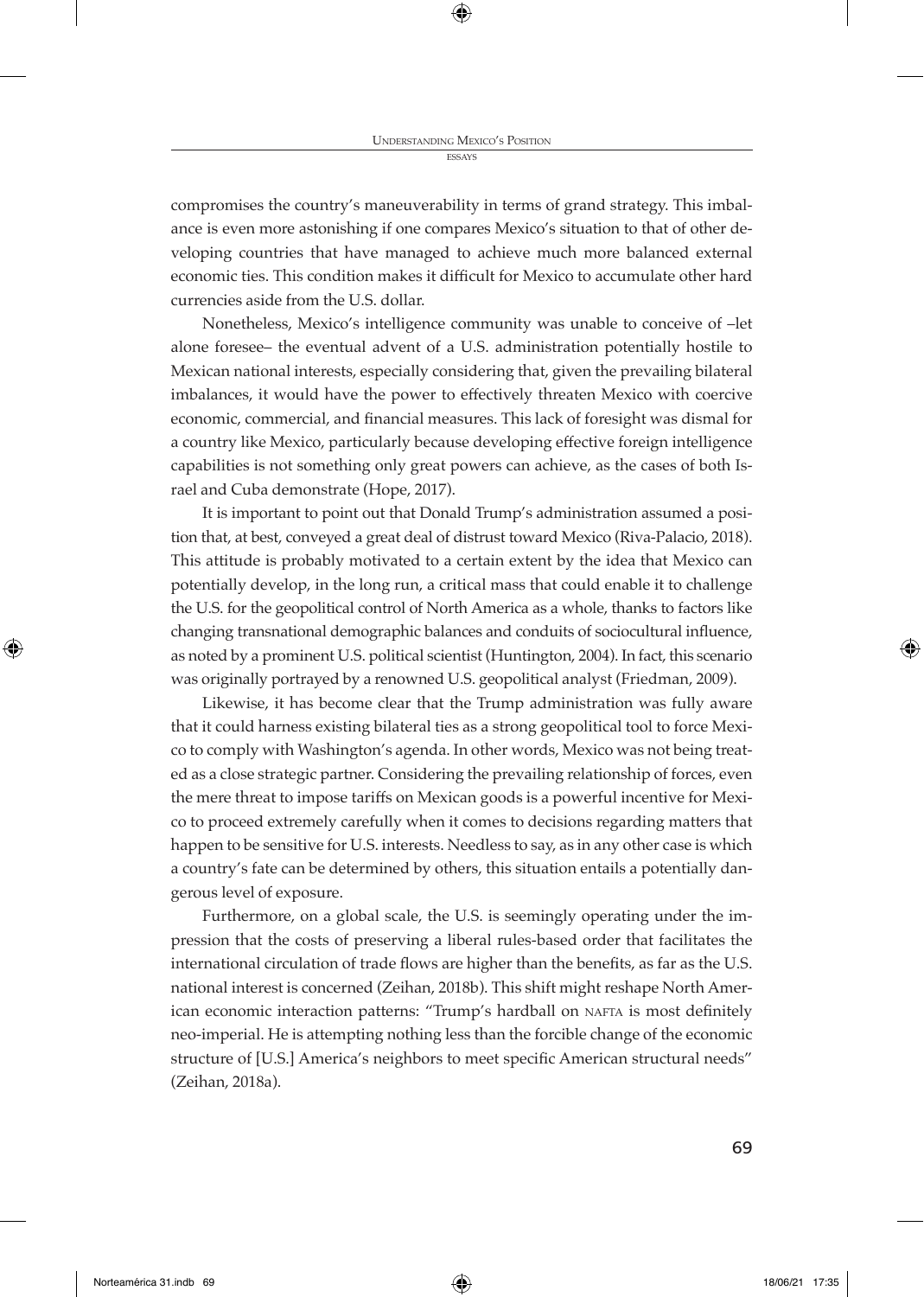However, Mexico's inability to anticipate a deterioration in bilateral relations is hardly surprising, considering that one of the reasons that explain why the country has not become a relevant stakeholder in international politics during the last few decades is the absence of a consolidated Mexican school of geopolitical thinking (Cuellar, 2012). It must be borne in mind that this ingredient turns out to be critical for the formulation of a long-term assertive national project (Cabriada, 2015).

On the other hand, basing the management of economic, commercial, and financial policy purely on a technical viewpoint is not enough to deal with the complexity of geopolitical and geoeconomic phenomena that manifesting in the realm of finance, because mainstream economists tend to disregard the importance of multidisciplinary analytical approaches (Rickards, 2012). That seems to be the case even during the so-called "Fourth Transformation" (Urzua, 2019).

Therefore, Mexico's structural overreliance on external factors compromises national security since it limits the country's ability to act as the master of its own fate (Herrera-Avendaño, 2018). This concern is even more pressing when it is evident that Washington can "pull the trigger" by implementing aggressive measures that can disrupt Mexico's macroeconomic stability or the value of its national currency.

For the time being, the main outcome of the trilateral negotiation process has been a new trade agreement called usmca (or t-mec in Spanish) (Zeihan and Nayeb-Oskoui, 2019), which has provided a more or less reasonable degree of temporary certainty. However, the process was not particularly smooth, since it involved a great deal of complicated diplomatic negotiations and internal politics in all three countries. Tellingly, said agreement limits Mexico's ability to establish formal commercial ties to China (Navarro, 2018).

Likewise, liberalization and deregulation policies have turned Mexico's financial system into a conduit whose flows and circuits offer opportunities for both state and non-state actors to advance their agendas in Mexico.

Moreover, compared to other countries, Mexico is being left far behind. For instance, the United States is in the process of developing an acute sense of situational awareness about the ramifications in terms of national security and of the expression of geopolitical rivalries through financial conduits. Hence, Washington is interested in strengthening its position as a financial superpower, its dominant role in global financial governance, the projection of its financial hubs, the hegemonic leadership of the U.S. dollar as the world's top reserve currency, and its control of international financial circuits. Actually, these concerns are being actively discussed by the country's intelligence community, including both civilian and military institutions (McConnell, 2008; Department of the Army, 2008; Cohen, 2011; Rickards, 2012; National Intelligence Council, 2012; Zarate, 2013; White House, 2017).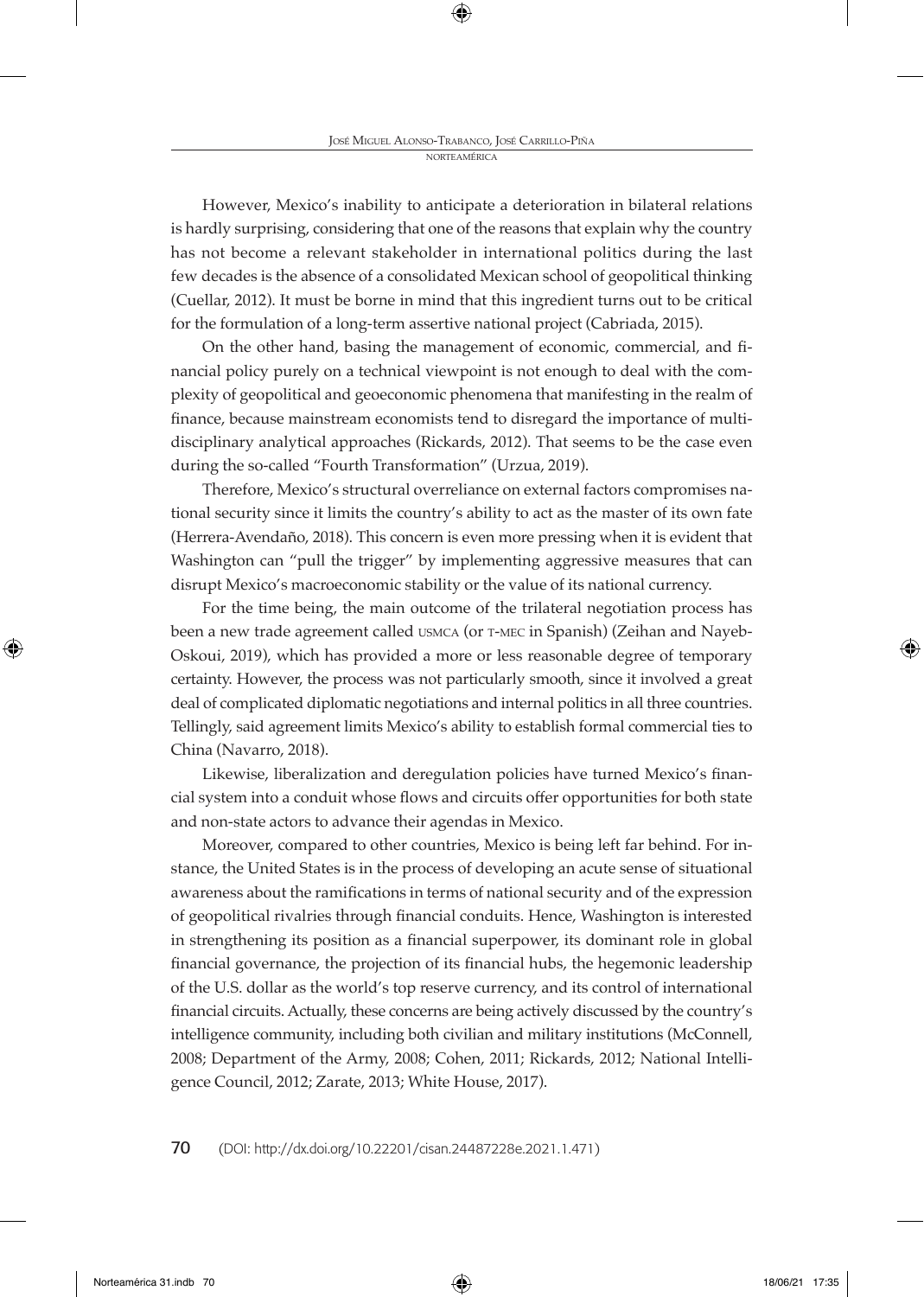However, the United States is not the only country involved in such pursuits. Actually, some of its top geopolitical competitors, including China, Iran, and Russia, have also being systematically studying the symbiosis between geopolitics and finance, in order to acquire both defensive and offensive capabilities (Rickards, 2014, Zarate 2013-2014).

Although no uniform consensus exists regarding the definition of institutional responsibilities for these matters, several states have involved different agencies. For instance, in 2004, the United States created the Office of Intelligence and Analysis as a branch of the U.S. Treasury Department, which, among other activities, carries out intelligence tasks for both offensive and defensive purposes (Zarate, 2013). Likewise, the Pentagon, with assistance from professional financiers, has sponsored war games to study how a geopolitical conflict fought in a financial operational theater would unfold (Rickards, 2012).

In China, the Central Bank takes into account geopolitical and strategic factors for formulating monetary policy (Stroupe, 2006). In addition, the Chinese military has been studying the principles and reach of financial warfare for at least a couple of decades (Qiao and Wang, 1999). In the case of Russia, several governmental institutions, including monetary authorities, have been exploring alternatives that might challenge the U.S. dollar's still unmatched monetary supremacy in the near future (Townsend, 2018; Luft and Korin, 2019).

The aforementioned indicates that securitization of financial stability by the major powers has become a priority, particularly since systemic financial disruptions could threaten a country's overall economic stability (Buzan, Waever, and Wilde, 1998), as the 2008 financial crisis clearly illustrates. Furthermore, it is important to keep in mind that, as evidenced by historical experience, economic interdependence is a multiplier that increases the intensity of the chaos unleashed by financial crises (Baylis and Smith, 2001).

In light of the above, the worldwide intensification of geopolitical rivalries expressed through financial channels is an external source of vulnerability that places Mexico at risk. That is certainly detrimental to the country's national interests and, taking into consideration the potentially disruptive economic, commercial, financial, and even socio-political consequences of financial warfare, it constitutes a strategic matter of national security.

Nevertheless, this dangerous condition cannot be entirely attributed to external factors. It is, above all else, a direct result of the inertia that has prevailed in Mexico due to defective foresight, which is reflected in three key instances:

It was mistakenly assumed that the U.S. victory in the Cold War would lead to a perpetual unipolarity, a deeply ahistorical perspective, since it seems to overlook the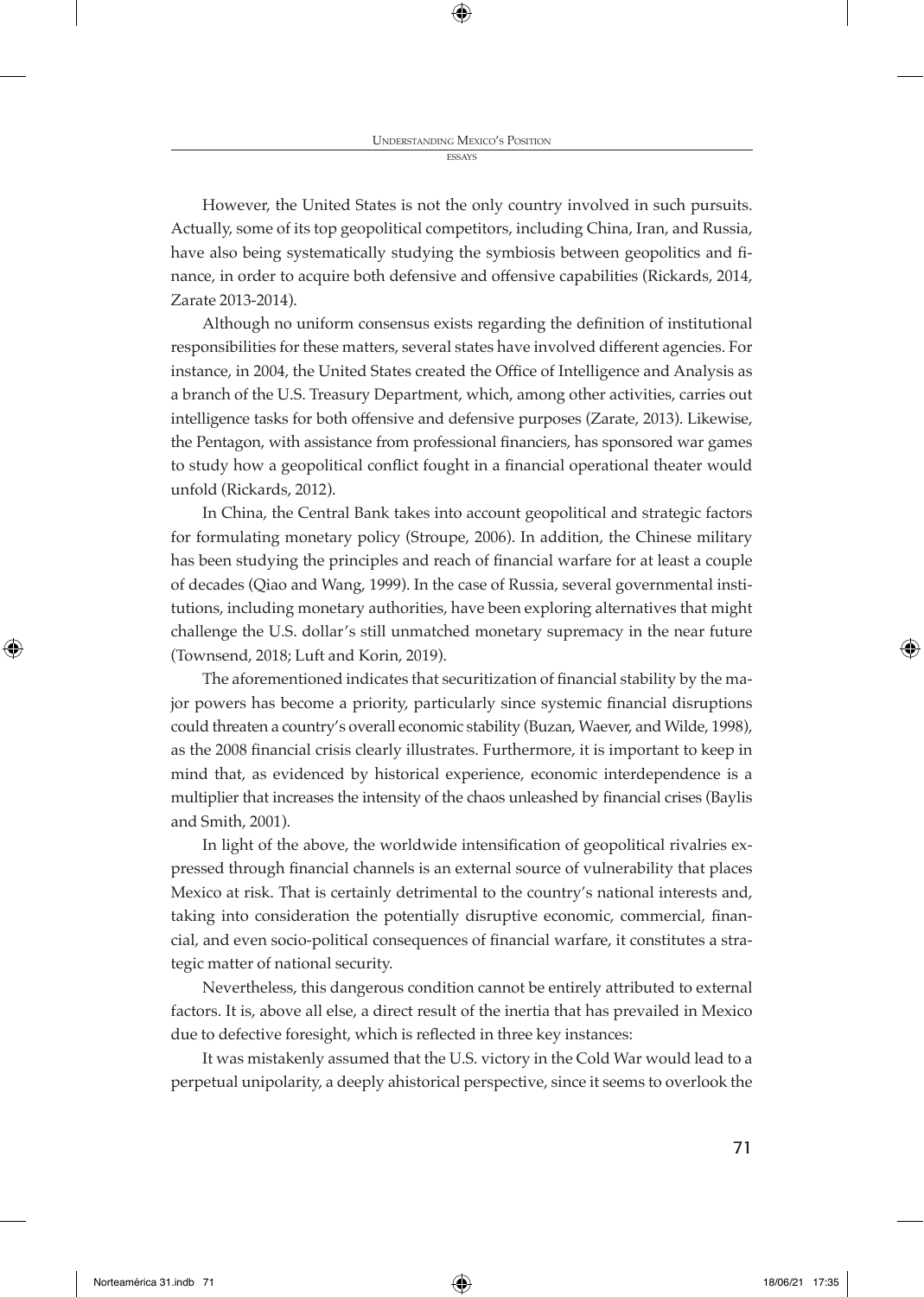fact that geopolitical forces are in permanent flux, so the constant rise and decline of great powers is consistent with the behavior of long-range patterns.

It was thought that interdependence would forge an enduring sense of bilateral friendship. Of course, that viewpoint made sense during the 1990s, but the possibility that Washington's position might change or that the national interests of both countries might not necessarily converge in all cases was never contemplated. Contrary to that optimism, it seems that economic and demographic tensions are brewing nowadays. If these trends accelerate in the near future, it is clear that the balance of power would not favor Mexico.

Despite having the conduits to develop closer ties to other partners (that is, free trade agreements), Mexico arguably put all its eggs in a single basket: North American consumer markets. In other words, Mexico did not strategically hedge its bets. As a result, today it is facing the consequences of insufficient diversification.

Based on what has been discussed above, an examination of the Mexican government's institutional preparedness is necessary in order to identify both gaps and windows of opportunity, so that the state can develop a meaningful capacity for managing financial events that could threaten the nation's security and well-being.

## Assessment of Institutional Preparedness

Concerning the capabilities of Mexican governmental institutions, the production of financial, economic and fiscal intelligence is one of the attributions of the Economic Planning Unit, whereas the Financial Intelligence Unit (UF) is responsible for fighting money laundering, terrorism financing, tax evasion, corruption, and embezzlement. Both these bodies come under the aegis of the Ministry of Finance. In other words, the Mexican UIF, like the overwhelming majority of its counterparts all over the world, basically operates as a law enforcement agency (International Monetary Fund, 2004). Nevertheless, these bodies' mandates do not address the risks in terms of national security that are associated with the increasing worldwide intersection between geopolitics and finance.

Additionally, the performance of the National Banking and Exchange Commission (cnbv) also leaves much to be desired if one considers that it has been either unwilling or unable to counter the proliferation of insider trading, a phenomenon regarded as a habit in Mexico's financial business environment (Davis, 2018). It is thus likely that more dangerous risks are not even being noticed.

On the other hand, despite the Bank of Mexico's being the country's monetary authority, whose policies have preserved overall financial stability, its activities and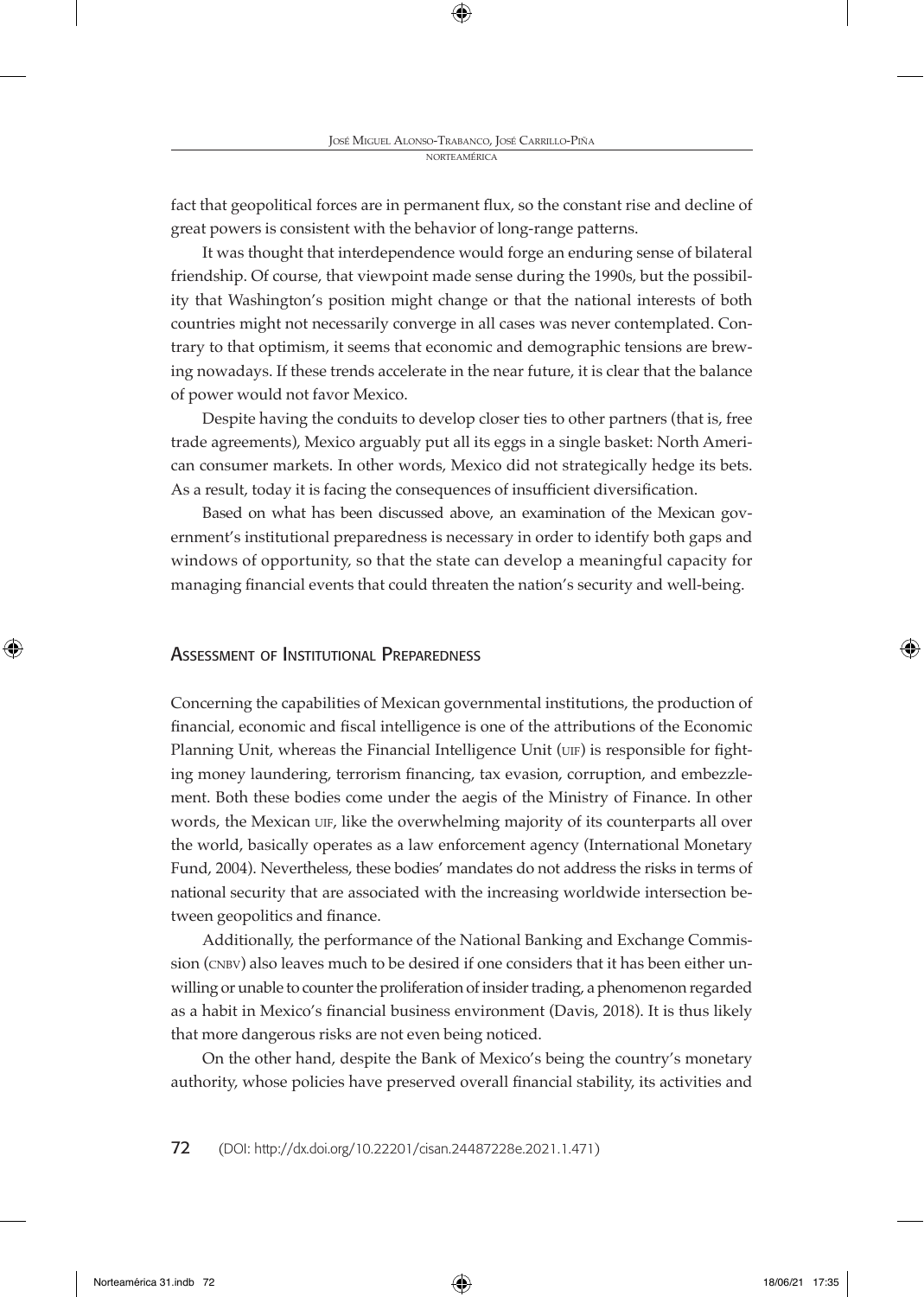legal frameworks fail to take into account the importance of the role it could play for statecraft, especially in terms of national security, understood as a permanent vital interest of the Mexican state. Even though it can carry out transactions involving precious metals, it is not clear if a corresponding strategic plan that includes both offensive and defensive measures has been formulated. Although it has analytical units responsible for examining systemic risks, it remains to be seen if their methodologies are appropriate for covering the growing global involvement of geopolitical forces in financial and monetary affairs.

It is pertinent to emphasize that the statement of principles called "Strengthening Cybersecurity for the Stability of Mexico's Financial System," agreed upon back in October 2017 by several financial governmental agencies, is a step in the right direction. It encourages the exchange of information between private financial entities and authorities, the enhancement of regulatory frameworks, the dissemination of the cybersecurity culture, and collaboration in projects and policies conceived to control risks (Comisión Nacional Bancaria y de Valores, 2017).

Nevertheless, the inadequacy of concrete progress in developing effective capabilities was abruptly exposed by the so-called "speigate," a criminal incident in May 2018, in which several banking servers and their connections to the Interbank Electronic Payments System (spei) were targeted by a cyberattack. This operation involved the theft of nearly Mex\$300 million, in a strike that entailed a vast network of complicities (Hernández, 2018a; Leyva, 2018a; Maldonado, 2018a).

Plus, remarkable negligence was shown in this particular episode. First of all, several risk factors related to the proliferation of hostile actions in cyberspace, launched by multiple actors, against Mexican economic interests had been previously identified (Consejo de Seguridad Nacional, 2014). And, in 2017, activities that can be regarded as rehearsals for later offensive actions were observed (Hernández, 2018a).

Despite the official hermetic attitude that prevailed regarding that attack (Flores, 2018), based on the *modus operandi*, it seems that a highly specialized cell with sophisticated operational capabilities was responsible (Hernández, 2018a). In fact, according to some accounts, local criminal rings collaborated with the Lazarus Group, an entity involved in acts of cybercrime allegedly tied to North Korea (Leyva, 2018b).

Remarkably, the affected institutions, including Banorte, Banjercito, and Inbursa, share the common denominator of being Mexican-owned (*El Universal*, 2018). Nevertheless, the implications of this incident go well beyond monetary losses and the field of criminal justice. Actually, they also represent a breach of the cybersecurity of the country's monetary authority, the Bank of Mexico, and important national banking establishments. This could potentially endanger the country's financial system as a whole (Flores, 2018).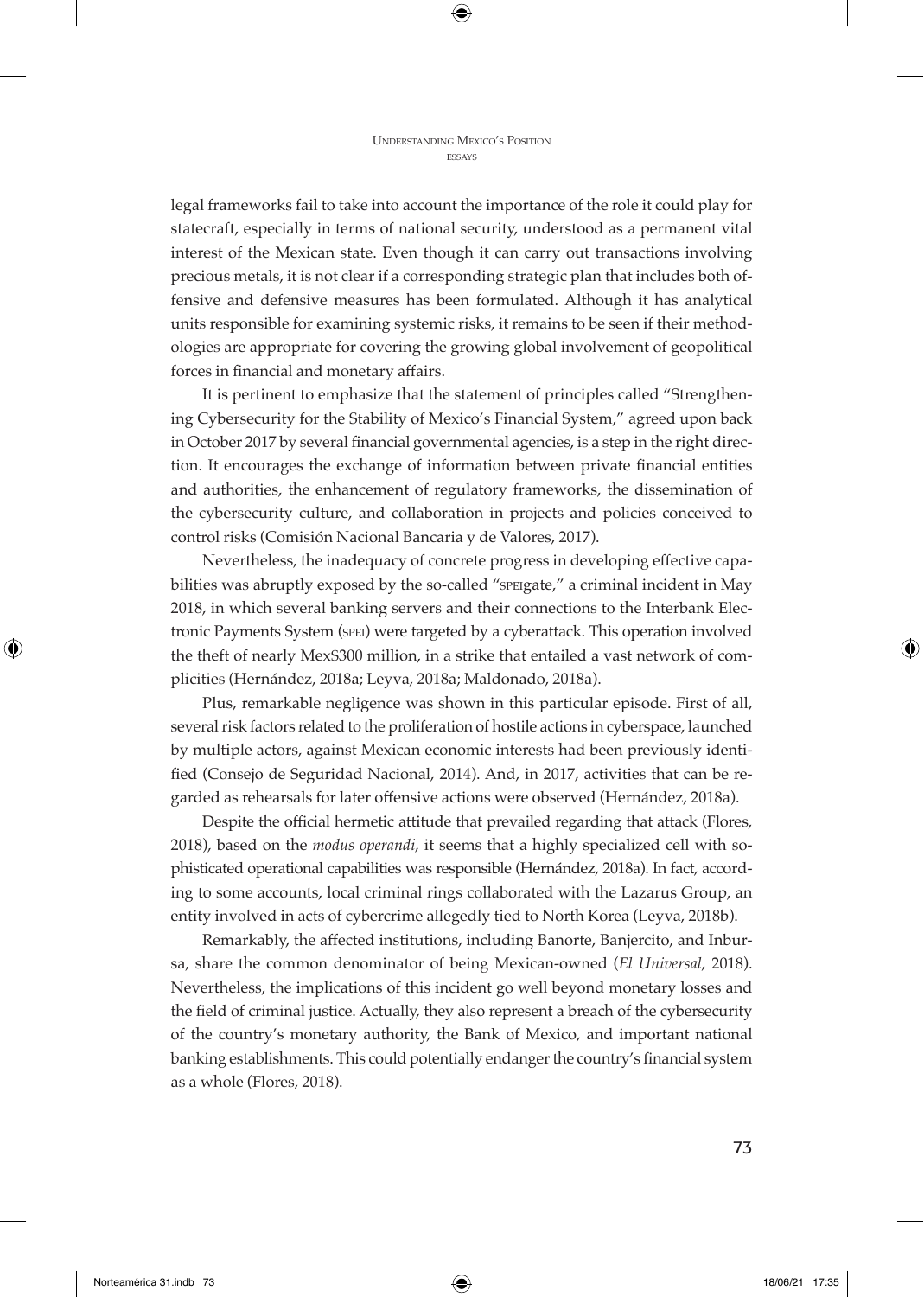Shortly afterwards, the Bank of Mexico announced the creation of a cybersecurity directorate. This department will be responsible for the design and implementation of measures that can shield the digital systems of the country's leading active financial nerve centers from hostile external disruptions (*La Jornada*, 2018).

Furthermore, a cybersecurity protocol was consensually designed by both federal authorities and representatives of the country's financial sector to foster coordination in case of sensitive incidents that threaten the security of the digital platforms operated by the Mexican financial system, as well as to create an Immediate Response Team, to address them jointly in a speedy manner (Flores, 2018; Hernández, 2018b).

Despite the fact that the aforementioned event revealed critical vulnerabilities, it seems that –for the time being– the actions that are being envisaged focus only on countering threats that jeopardize banking institutions' assets and the continuity of the services offered to their customers. More complex challenges are not yet being considered, like the involvement of state actors or the influence of geopolitical agendas, issues that go well beyond the need to avert criminal operations whose pursuits are all about profits.

Therefore, in the grand scheme of things, the so-called "speigate" can be seen as a warning shot and also as a symptom of a deeper underlying issue. This episode illustrates the critical vulnerabilities related to the lack of a strategic, multidimensional, proactive national security approach. Hence, it is impossible to anticipate risks that are not even being contemplated; and, accordingly, if the Mexican state is not ready to effectively counter a cyberattack against its financial system launched by foreign criminal operatives, it would be much more difficult to prevent or mitigate an eventual act of financial aggression motivated by geopolitical interests.

One way or another, existing institutional developments must not be disdained. They constitute a cornerstone for widening the horizon so that, in the near future, the Mexican state can also handle potential geopolitical threats to the national interest that flow through financial conduits, regardless of whether they come from state or non-state actors with their corresponding capabilities and intentions.

Nevertheless, Mexico's National Security Law does not cover economic or financial threats and, even though it mandates the membership of the Ministry of Finance in the country's National Security Council –mainly for budgetary reasons–, the Bank of Mexico is not included. It is also noteworthy that the National Intelligence Center (cni) has the legal attribution of carrying out economic studies related to its area of responsibility, but the true reach of its specific capabilities regarding this matter or the criteria that define their pertinence are not known.

In fact, recent editions of the *Agenda Nacional de Riesgos* (National Risk Agenda), an annual official document that establishes the country's priorities in terms of strategic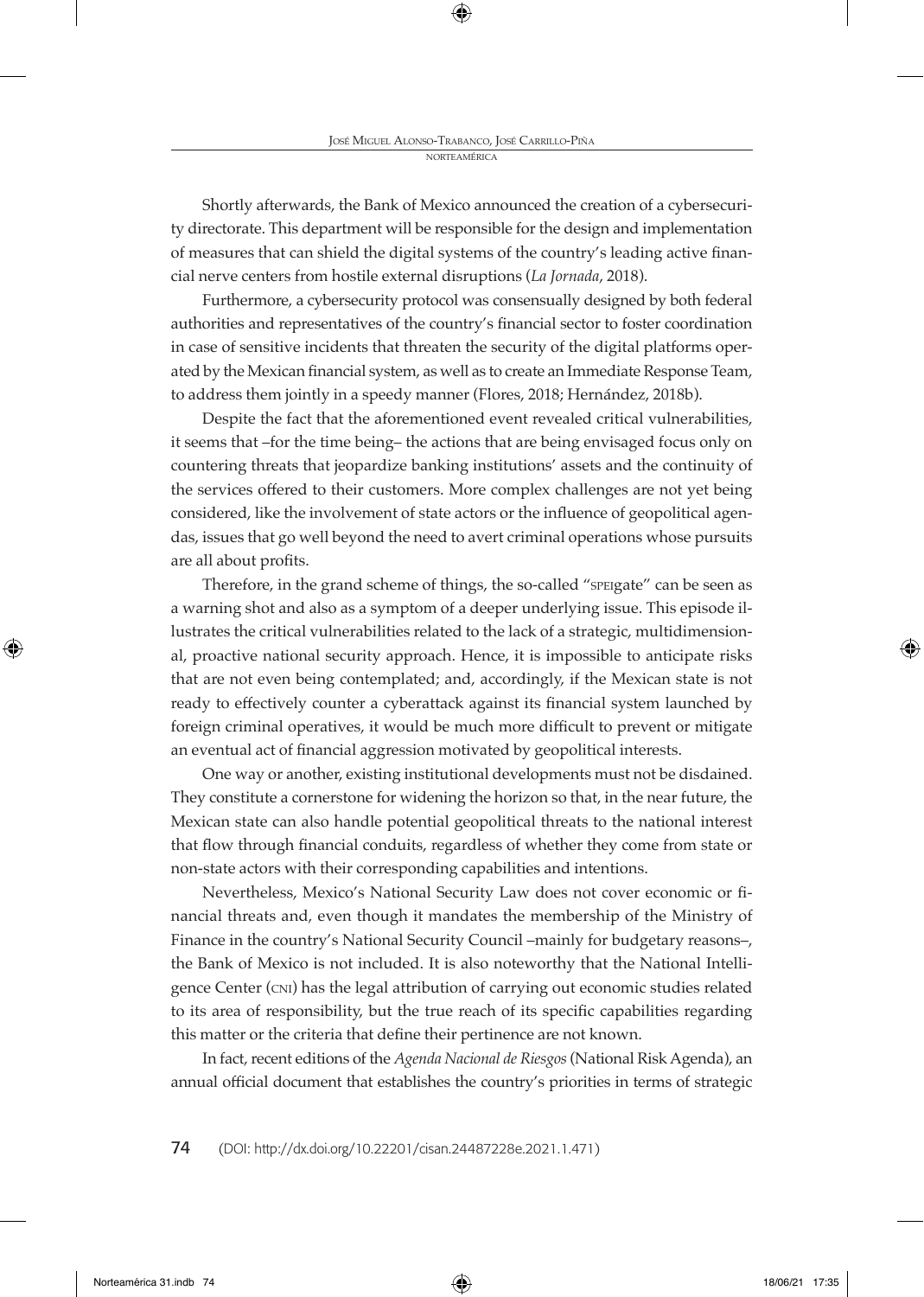intelligence for national security and which is coordinated by the cni itself, were leaked to a digital publication. Its perusal shows it to be full of clichés (organized crime, social tensions, terrorism, proliferation of weapons of mass destruction, cyberattacks, and pandemics, among others) (Reyes, 2016). However, it does not even discuss the structural vulnerabilities related to an excessive overreliance on the U.S. in the fields of trade and finance or the complex dynamics of global geoeconomic struggle that are reshaping the balance of power within the international system. Since it is not a publicly available document, it is impossible to tell if its latest versions have something to say about all this.

Even in specialized academic circles that regularly explore national security issues, discussions about finance are usually limited to the struggle against money laundering, as part of a strategy conceived to dismantle criminal structures by neutralizing their ability to legitimize their illicit profits (Flores, 2016). From a geoeconomic viewpoint, this scope is fairly limited.

In short, important institutional blind spots and deficiencies exist concerning the Mexican state's ability to protect the national interest from the potentially harmful impact of geopolitical forces closely aligned with global financial dynamics. In contrast, as discussed in previous sections, several major powers are already developing institutional capabilities to address these issues as a priority for their own national security.

Accordingly, Mexico is a vulnerable position. However, elements already exist that can be employed as building blocks to broaden, deepen, and strengthen the Mexican state's institutional frameworks, especially its intelligence services, so the country can be strategically prepared to protect its financial security and national interests comprehensively and proactively. Countering money laundering, tax evasion, and terrorism financing are far from being the only concerns in this regard. A broader spectrum is thus clearly needed.

For that purpose, it would be pertinent to resort to the learning, knowledge, and expertise derived from the practice of economic intelligence, including both business intelligence and financial intelligence, in order to acquire and calibrate the necessary analytical skills (Csurgai, 2017).

## LOOKING AHFAD

Everything seems to indicate that the complex phenomena derived from the growing systemic intersection between geopolitics and finance are having an increasingly larger impact than in the past on the correlation of forces within the international system.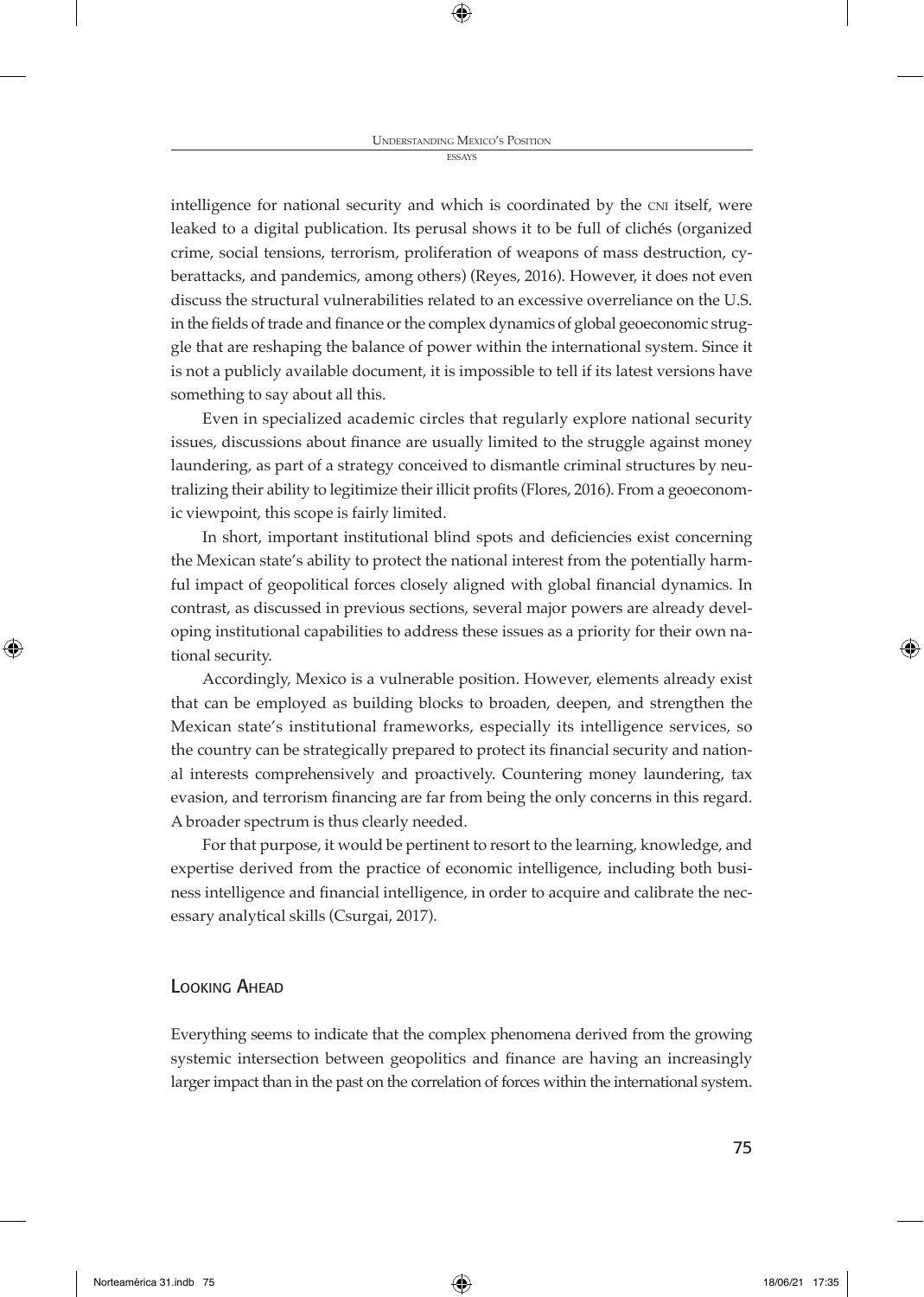As expected, major powers are playing a leading role in these dynamics. However, middle-sized powers like Mexico cannot afford to ignore this emerging reality. If unpreparedness prevails, then they will likely find themselves at the mercy of circumstances beyond their control, a dangerous condition that could compromise their national security.

Hence, Mexico will be unable to address such issues if it does not resort to strategic intelligence as a multidimensional tool of statecraft to navigate these unchartered waters. Otherwise, a purely reactive approach will not suffice in any meaningful way to satisfy the national interest.

No unique prediction exists when it comes to envisaging what the fate of the Mexican state will look like concerning the field where geopolitics and finance meet. Actually, several plausible scenarios need to be considered, as shown in Table 3, developed by the authors as a simple risk assessment matrix). The materialization of one or another will depend on the decisions made in the near future. This exercise is thus useful for anticipating the importance of the aforementioned topic in terms of national security.

- Scenario 1 (S1): Mexico as a financial and geopolitical satellite of the U.S. (extrapolation of current trends)
- Scenario 2 (S2): Mexico as a collateral casualty of a systemic geopolitical conflict fought through financial channels (worst-case scenario)
- Scenario 3 (S3): Mexico as a rising geopolitical power with stronger financial capabilities (best-case scenario)

| Table 3<br>RISK ASSESSMENT FOR EACH SCENARIO |                                         |       |                |                |                |  |  |
|----------------------------------------------|-----------------------------------------|-------|----------------|----------------|----------------|--|--|
| Likelihood                                   | <b>Risk Level for National Security</b> |       |                |                |                |  |  |
|                                              | Negligible                              | Minor | Moderate       | Major          | Catastrophic   |  |  |
| Near certain                                 |                                         |       |                |                |                |  |  |
| Highly Likely                                |                                         |       |                | S <sub>1</sub> |                |  |  |
| Likely                                       |                                         |       | S <sub>3</sub> |                | S <sub>2</sub> |  |  |
| Unlikely                                     |                                         |       |                |                |                |  |  |
| Remote                                       |                                         |       |                |                |                |  |  |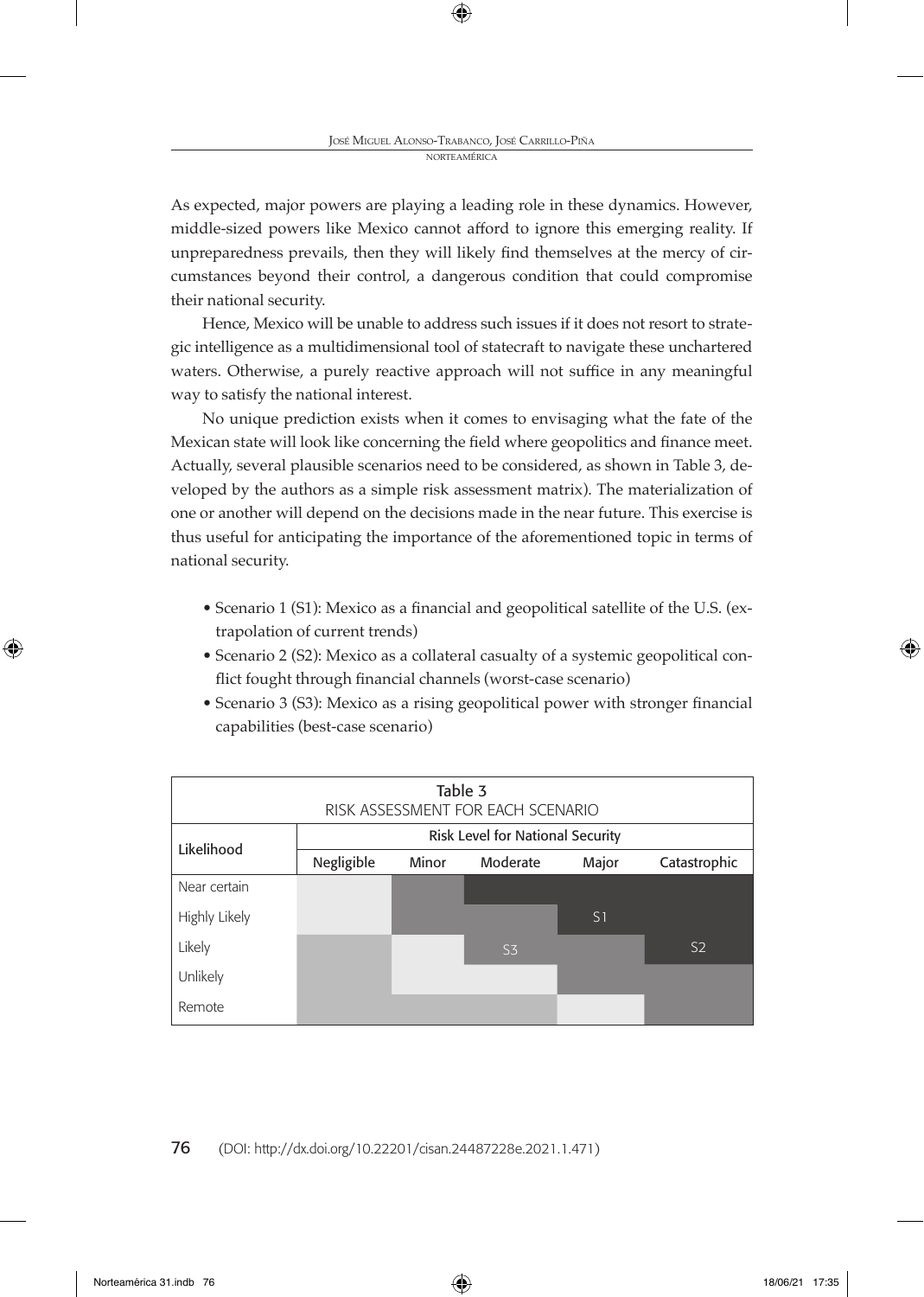## CONCLUDING THOUGHTS

In light of the above, Mexico needs to rethink its grand strategy and define its longrange national interests in order to determine the criteria that can shape –as a compass of statecraft– the decision-making process regarding the growing convergence between geopolitical and financial forces. The recent decision to reclassify taxation as a matter of national security can be a step in the right direction but, in the early twenty-first century, the influence of geopolitical realities is felt in many other aspects of finance.

Perhaps it would be far more useful to pursue the enhancement of Mexico's national financial power as a permanent interest of the Mexican state, as well as the protection of its financial security and economic stability from potential aggressors, especially considering the risks associated with the density, depth, worldwide reach, and dynamism of modern finance, as well as the active presence of various state and non-state actors in the financial domain. This is a must in a competitive arena in which geopolitical rivalries are being manifested through financial conduits on a global scale. Likewise, the explicit identification of both potential partners and potential rivals, along with offensive and defensive measures, would also have to be considered.

This imperative entails the need to reformulate the role Mexico intends to play when it comes to international economic interconnectedness, mitigating structural vulnerabilities, both internal and external, and overcoming institutional gaps that might compromise national security. However, that does not mean that either autarky or isolation from global markets and international financial circuits should be pursued. The most pragmatic course of action would be to seek a more favorable reinsertion of Mexico as an assertive player that can be capable of reaching a more advantageous position, instead of being passive or reactive.

Therefore, a stronger sense of situational awareness about the critical relevance of these issues is needed in governmental institutions whose areas of responsibility involve trade, finance, foreign policy, security, and intelligence. That means that it is crucial to nourish the country's national security system as a whole with substantial geopolitical and geoeconomic contents.

Furthermore, the collaborative involvement of the private sector is certainly required for the creation of strategic capabilities of economic and financial intelligence, in order to protect the vital financial and monetary components that fuel the economic cycles of the Mexican state and, consequently, the country's economic development prospects.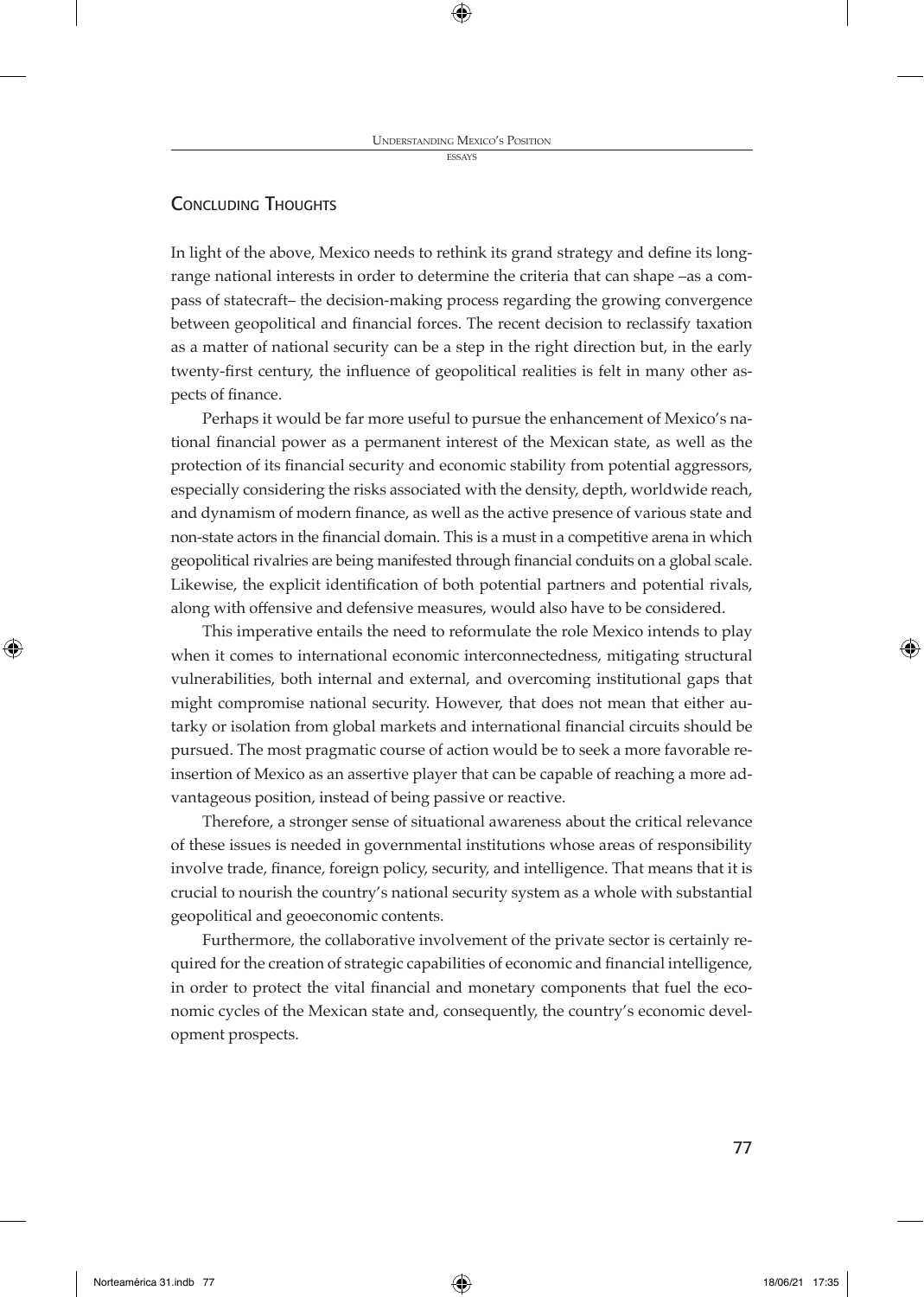## POLICY SUGGESTIONS

In order to craft a comprehensive policy that responds to the needs and vulnerabilities of the Mexican state identified above, the following recommendations can be taken under consideration. All of them meet the criteria of pertinence, advisability, and feasibility. Even though the Mexican state lacks the critical mass to decisively influence the course of global events, their implementation can represent an instrumental contribution to the pursuit of the best-case scenario: a country that is both a rising geopolitical player and an emerging economy with the ability to strengthen its financial national power.

- 1) Explicitly identifying the vulnerability of the country's financial stability as a threat to national security that must be dealt with, in order to generate a sense of situational awareness amongst the country's policymaking cadre about the importance of preventing financial disruptions, whether provoked by the action of systemic market forces or as the result of deliberate hostile action or imbalances, due to their harmful effects for the country's permanent national interests.
- 2) Establishing a permanent, interinstitutional intelligence unit responsible for undertaking analytical assessments, forecasts, strategic plans, and recommendations. The purpose would be to combine resources and to create interdisciplinary expertise for fostering the development of adequate institutional capabilities. Governmental institutions (like the Bank of Mexico, the Ministry of Finance, the National Intelligence Center, the Ministry of Foreign Affairs and the Armed Forces, as well as Mexico's state-owned Exim Bank, called Bancomext) should be included, as well as senior financial analysts from both private and state-owned Mexican banking institutions.
- 3) Carrying out war games that simulate a geopolitical confrontation fought in a financial operational theater. The point would be to envisage plausible scenarios to anticipate contingencies, detect critical vulnerabilities, establish protocols, and prepare both preventive and reactive measures. Another advantage would be the generation of the cognitive ability to understand the dynamic behavior of a new expression of conflict and strategic competition.
- 4) Designing a multi-sector strategic plan conceived to foster the diversification of Mexico's foreign partnerships when it comes to trade and investment. This suggestion responds to the geostrategic rationale of diminishing the overconcentration of the country's international economic ties. Mexico needs to take full advantage of the potential offered by the free trade agreements it has signed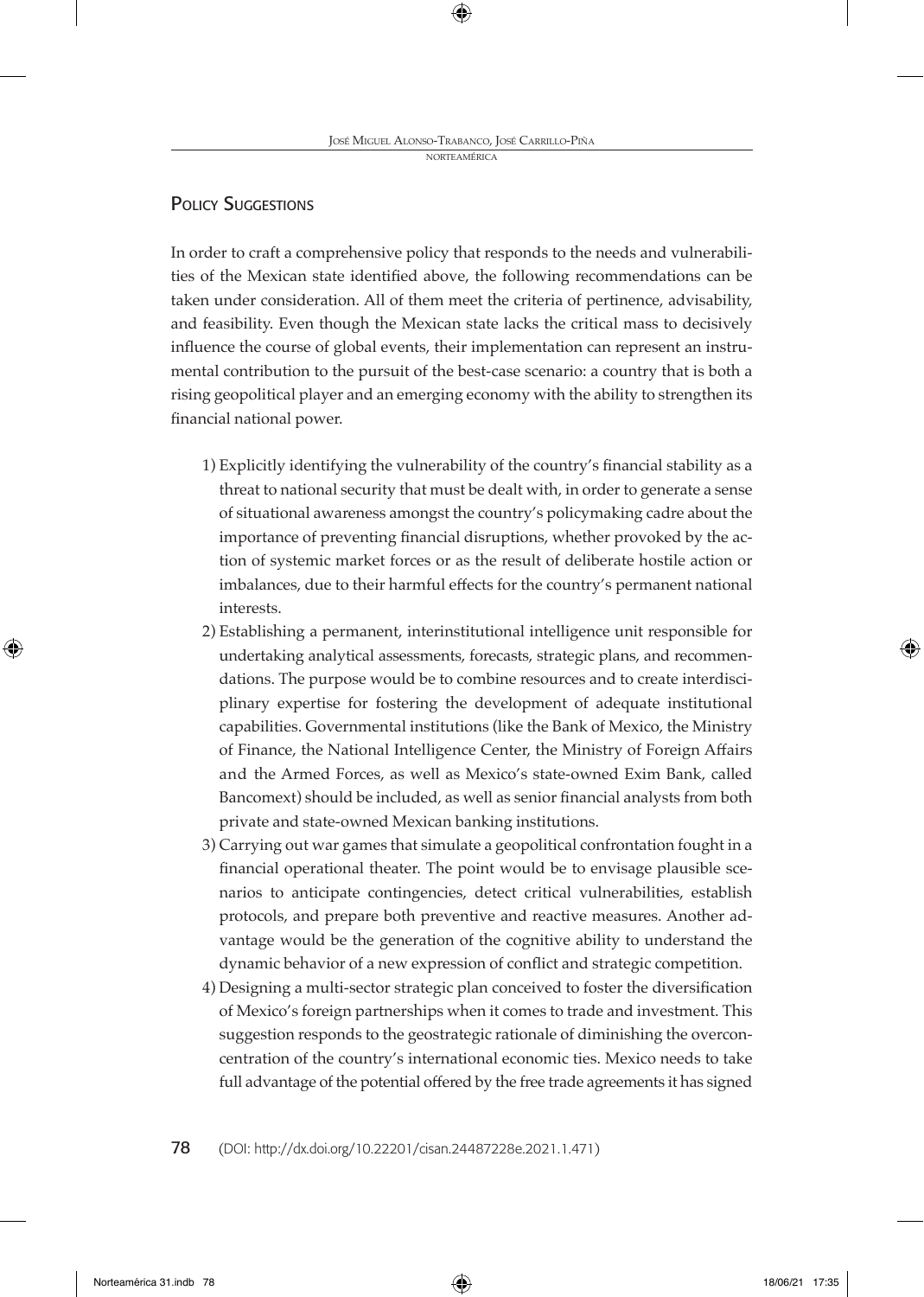with European, Asian, and Latin American countries and explore potential business opportunities with the brics emerging markets. Likewise, this course of action would facilitate the gradual accumulation of monetary reserves denominated in several hard currencies.

- 5) Studying the prospect of joining the Asian Infrastructure Investment Bank (AIIB). This would give Mexico an institutional financial conduit to boost economic ties to China, particularly in terms of investment, opportunities for Mexican companies to do business with partners from the Asia Pacific region, access to alternative sources of funding for the development of infrastructure projects, and the chance to participate as an active stakeholder in the emerging parallel order of international financial governance Beijing is promoting. However, that does not mean that Mexico should abandon its membership in the Bretton Woods institutional framework, but only that it would be a good idea to hedge its geoeconomic bets as a priority in terms of grand strategy.
- 6) Strengthening the domestic consumer market. Mexico's position as an exporting powerhouse means the country is highly vulnerable to external disruptions. To compensate for this structural weakness, it is necessary to increase the dynamism of its domestic market as well through education, industrial policies, the generation of a competitive business environment, the availability of credit for productive projects, the encouragement of entrepreneurship, public and private investment, the creation of infrastructure, and the implementation of innovative R&D projects.
- 7) Generating a consensus that includes the state, various political forces, social sectors, and corporate entities in order to craft a long-term national geoeconomic strategy. The point would be to align industrial, commercial, financial, and monetary policies according to said plan, define the country's economic and financial profile in a foreseeable future, foster the creation of new comparative advantages, and combine resources and efforts meant to bolster the country's geoeconomic power and security as a matter of statecraft.
- 8) Verifying the existence and integrity of the country's gold reserves held abroad. If both can be satisfactorily ascertained, then it would be pertinent to study the feasibility of their repatriation in the near future, so they can be kept in custody in secure facilities by Mexican military personnel on Mexican soil.
- 9) Examining the potential advantages of promoting the partial remonetization of silver in Mexico in the near future, especially in an international context, in which both great and middle-sized powers are accumulating increasingly greater amounts of precious metals because of their geoeconomic importance and the potential role those assets could play in the eventual rearrangement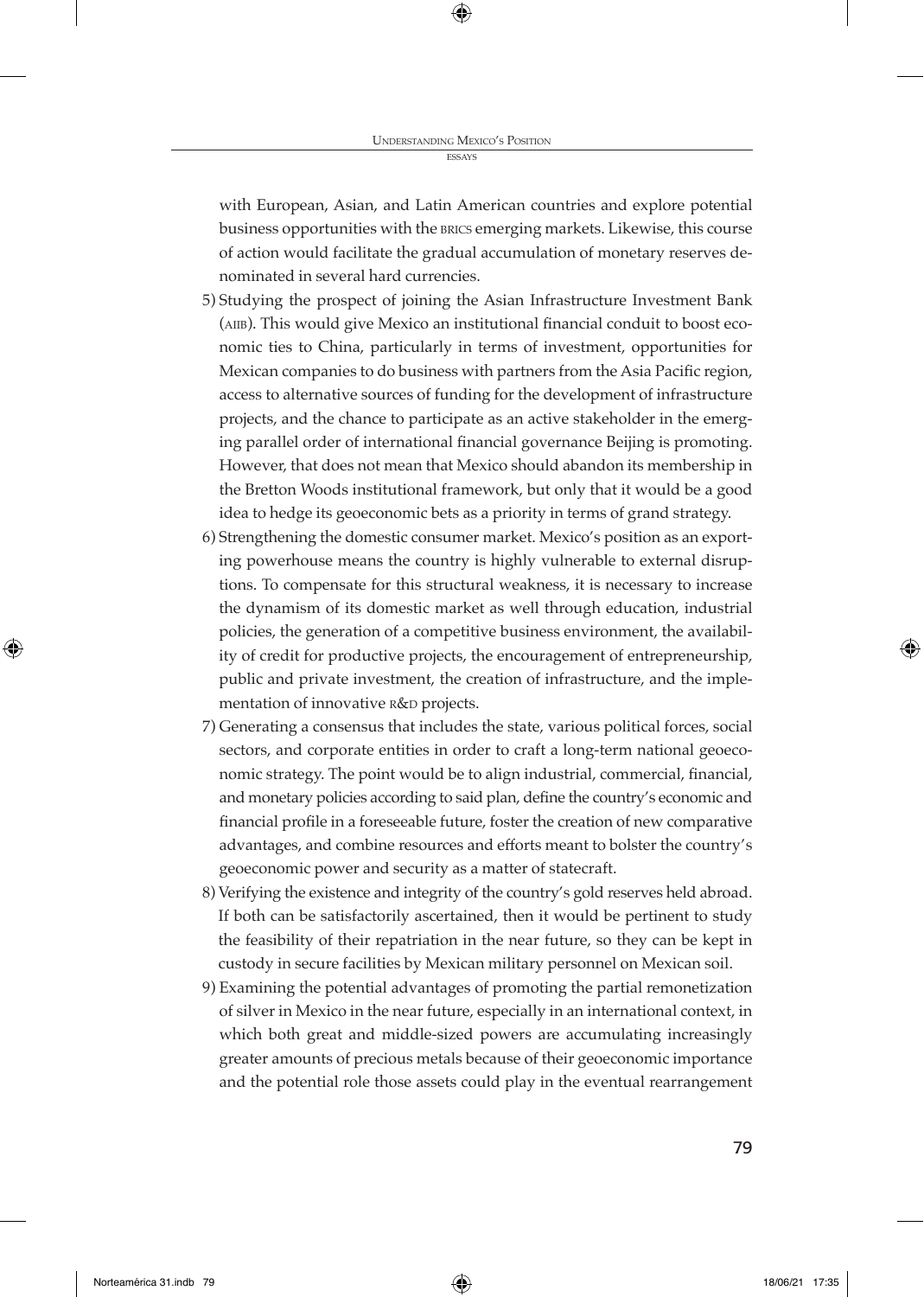of the global monetary order. Mexico's position as a prominent silver producer is perhaps a card worth playing.

- 10) Using a portion of the country's hard currency earnings to establish a Sovereign Wealth Fund that can be managed not only as an investment vehicle to increase profits, but –above all– as a strategic financial vector whose actions respond to the country's geopolitical interests, foreign policy agenda, and national security priorities.
- 11) Promoting the growth of geopolitical and geoeconomic studies as specialized disciplines of strategic importance, including the implementation of academic programs and the establishment of research centers or think tanks whose communities welcome scholars, representatives of the private sector, independent analysts, and both civilian and military government officials.
- 12) Revitalizing development banking as a tool of economic statecraft, whose role would be instrumental in supporting the growth of strategic industries, upgrading the competitive performance of Mexican firms, developing new comparative advantages, and encouraging the diversification of exports.

## **BIBLIOGRAPHY**

aiib (Asian Infrastructure Investment Bank)

2018 "Members and Prospective Members of the Bank," https://www.aiib.org/ en/about-aiib/governance/members-of-bank/index.html, accessed October 27, 2019.

## Alonso-Trabanco, José Miguel

2019 "Hacia un análisis integral de la creciente intersección entre geopolítica y finanzas como factor en la reconfiguración del balance global de poder en el siglo xxi e implicaciones previsibles para México," master's thesis in the Security and Strategic Intelligence program, Instituto Ortega Vasconcelos de México, Mexico City.

Anderson, Bárbara

2018 "Biva al fin viva," *Milenio*, July 25, http://www.milenio.com/opinion/bar bara-anderson/nada-personal-solo-negocios/biva-al-fin-viva, accessed October 27, 2019.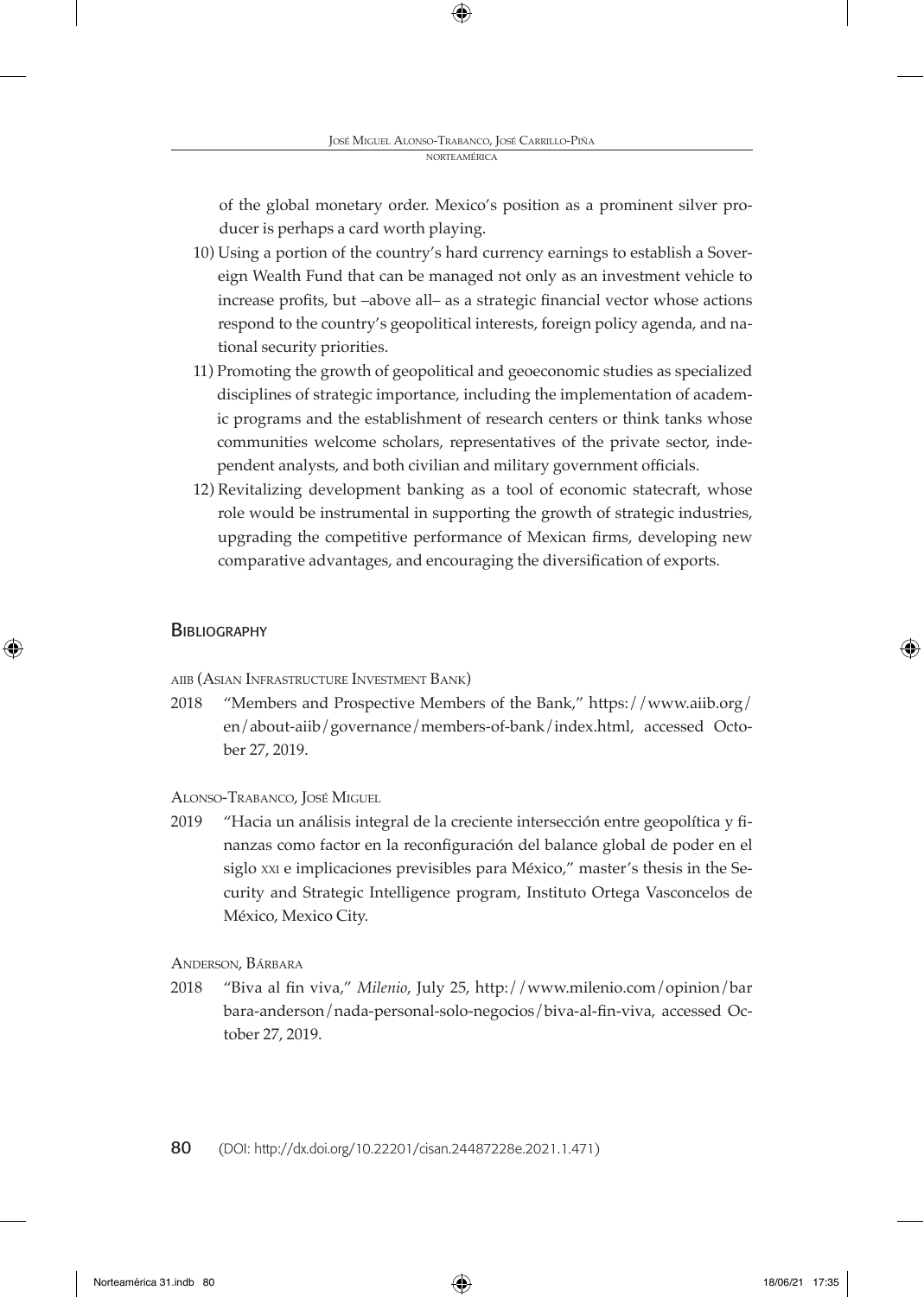#### essays

BARBA, GUILLERMO

2013 "Reservas de oro: la ingenuidad de Banxico," *Forbes*, December 7, https:// www.forbes.com.mx/reservas-de-oro-la-ingenuidad-de-banxico/, accessed October 27, 2019.

BAYLIS, JOHN, and STEVE SMITH

2001 *The Globalization of World Politics*, Bath, Oxford University Press.

Blackwill, Robert, and Jennifer Harris

2016 *War by Other Means: Geoeconomics and Statecraft*, Cambridge, Massachusetts, Harvard University Press.

bmv (Bolsa Mexicana de Valores)

2018 "Capitales," Grupo bmv, http://www.bmv.com.mx/es/mercados/capitales, accessed October 27, 2019.

Buzan, Barry, Ole Waever, and Jaap de Wilde

1998 *Security: A New Framework for Analysis*, London, Lynne Rienner.

Cabriada, Alba

2015 "Brasil y el nuevo liderazgo mexicano," in A. Ponce, ed., *Escenarios geopolíticos para el México actual*, Mexico City, Cenzontle, pp. 75-96.

Centro de Estudios de las Finanzas Públicas

2016 *Ingresos del Fondo Mexicano del Petróleo para la estabilización y el desarroll*o, Mexico City, Cámara de Diputados.

cia (Central Intelligence Agency)

2019 "North America: Mexico," *cia World Factbook*, https://www.cia.gov/library/ publications/the-world-factbook/geos/mx.html, accessed October 28, 2019.

Cohen, Benjamin

- 2011 *The Future of Global Currency (the Euro versus the Dollar)*, Oxford, Routledge.
- 2010 *Currency and State Power*, Santa Barbara, Department of Political Science, University of California.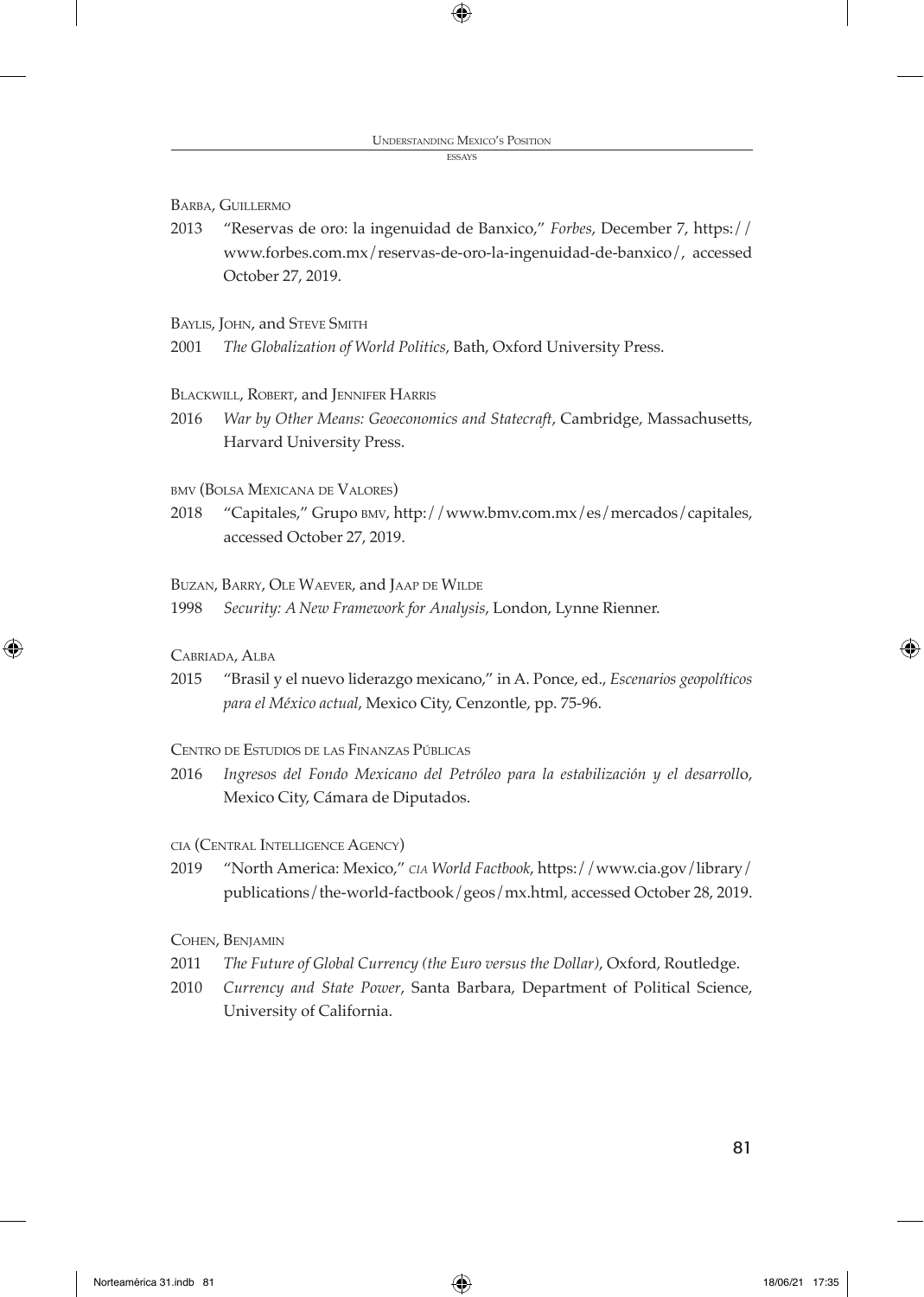## Comisión Nacional Bancaria <sup>y</sup> de Valores

2017 "Fortaleciendo la ciberseguridad para la estabilidad del sistema financiero mexicano," Gobierno de México, October 23, https://www.gob.mx/cnbv/ prensa/la-cnbv-en-el-foro-sobre-ciberseguridad-fortaleciendo-la-ciberse guridad-para-la-estabilidad-del-sistema-financiero-mexicano, accessed October, 27, 2019.

## Consejo de Seguridad Nacional

2014 *Programa para la Seguridad Nacional 2014-2018*, Mexico City, Presidencia de la República.

## Csurgai, Gyula

2017 "Geoeconomic Strategies and Economic Intelligence," in M. Munoz, ed., *Advances in Geoeconomics*, New York, Routledge, pp. 285-294.

## Cuéllar, Rubén

2012 "Geopolítica. Origen del concepto y su evolución," *Revista de Relaciones Internacionales de la unam*, no. 113, pp. 59-80.

## Davis, Michelle

2018 "México es un paraíso de información privilegiada y no pasa nada," *El Financiero*, March 25, http://www.elfinanciero.com.mx/bloomberg-business -week/mexico-es-un-paraiso-de-informacion-privilegiada-y-no-pasa-nada, accessed October 27, 2019.

## Department of the Army

2008 *Army Special Operations Forces Unconventional Warfare*, Washington D.C., John F. Kennedy Special Warfare Center and School.

## DESJARDINS, JEFF

2016 "All of the World's Stock Exchanges by Size," *The Money Project*, February 16, https://money.visualcapitalist.com/all-of-the-worlds-stock-exchanges-by -size/, accessed October 2019.

## Doyran, Mine

2013 "Mexico's Financial Industry Structure: Trends, Challenges and Opportunities," in *ASBBS Annual Conference*, Las Vegas, *ASBBS*, pp. 500-509.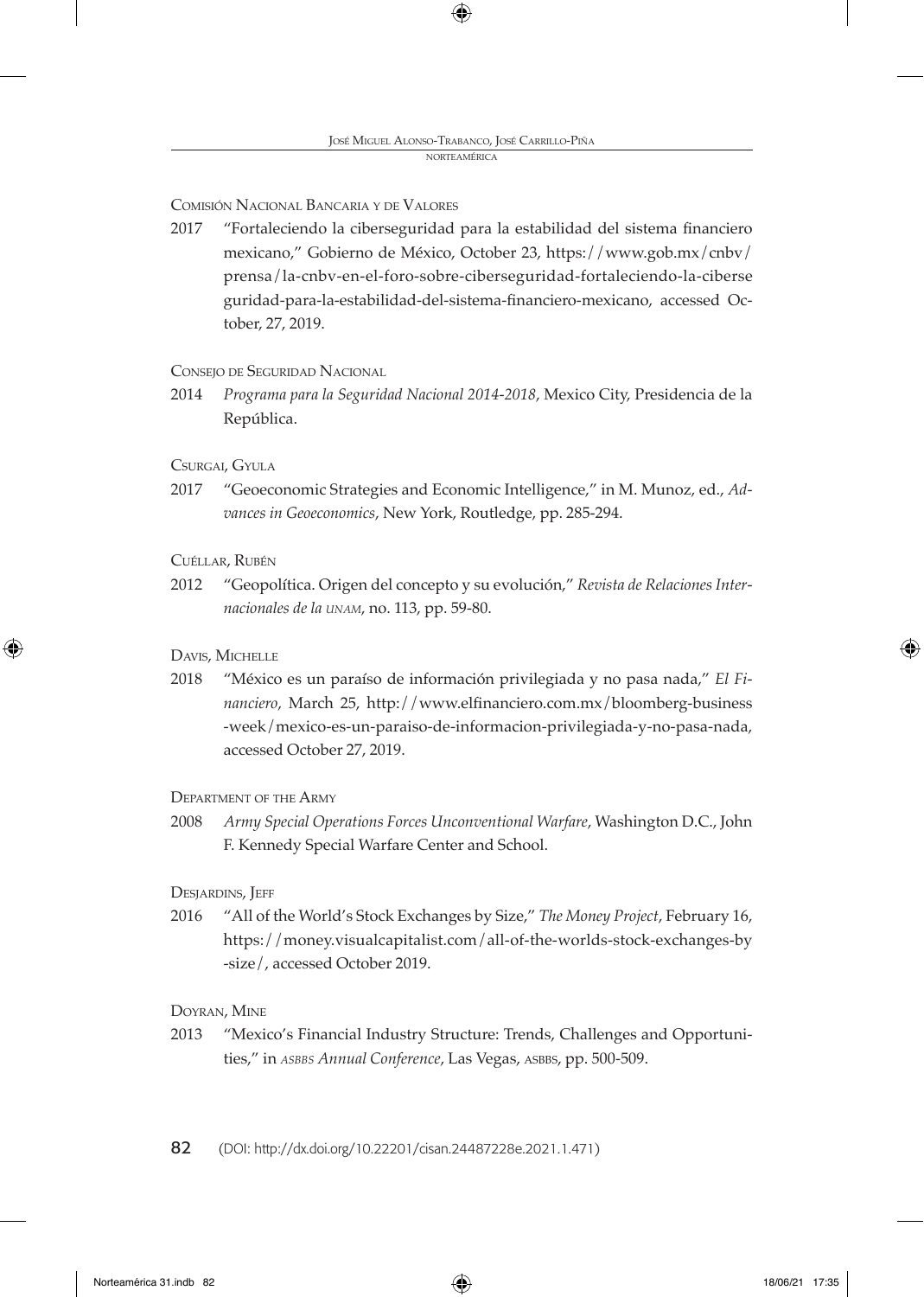#### $rcc$

## Escalona-Ramos, Alberto

1959 *Geopolítica mundial y geoeconomía*, Mexico City, Ateneo.

## Fedirka, Allison

2018 "Diversifying Mexico's Export Markets," *Geopolitical Futures*, August 16, https://geopoliticalfutures.com/diversifying-mexicos-export-markets/, accessed October 27, 2019.

## *Financial Times*

2016 "League Tables: Top Banks," https://web.archive.org/web/20170221190229/ https://markets.ft.com/data/league-tables/tables-and-trends, accessed August 16, 2020.

## Flores, Leonor

2018 "Firman protocolo de ciberseguridad tras hackeos a bancos," *El Universal* May 24, http://www.eluniversal.com.mx/cartera/economia/firman-proto colo-de-ciberseguridad-tras-hackeos-bancos, accessed October 27, 2019.

## Flores, Nancy

- 2018 "Cisen y Banxico conocían vulnerabilidad cibernética," *Contralínea*, May 18, https://www.contralinea.com.mx/archivo-revista/2018/05/18/cisen-y -banxico-conocian-vulnerabilidad-cibernetica/, accessed October 27, 2019.
- 2016 "Cárteles han lavado 2 billones de pesos en este sexenio," *Contralínea*, August 24, http://www.contralinea.com.mx/archivo-revista/2016/08/24/ carteles-han-lavado-2-billones-de-pesos-en-este-sexenio/, accessed October 27, 2019.

## Friedman, George

2009 *The Next 100 Years*, New York, Anchor Books.

## García, Samuel

2016 "El gran negocio del gobierno con la depreciación del peso," *El Universal*, October 3, https://www.eluniversal.com.mx/entrada-de-opinion/columna/ samuel-garcia/cartera/2016/10/3/el-gran-negocio-del-gobierno-con -la?fb\_comment\_id=1109198569133470\_1109536229099704, accessed October 27, 2019.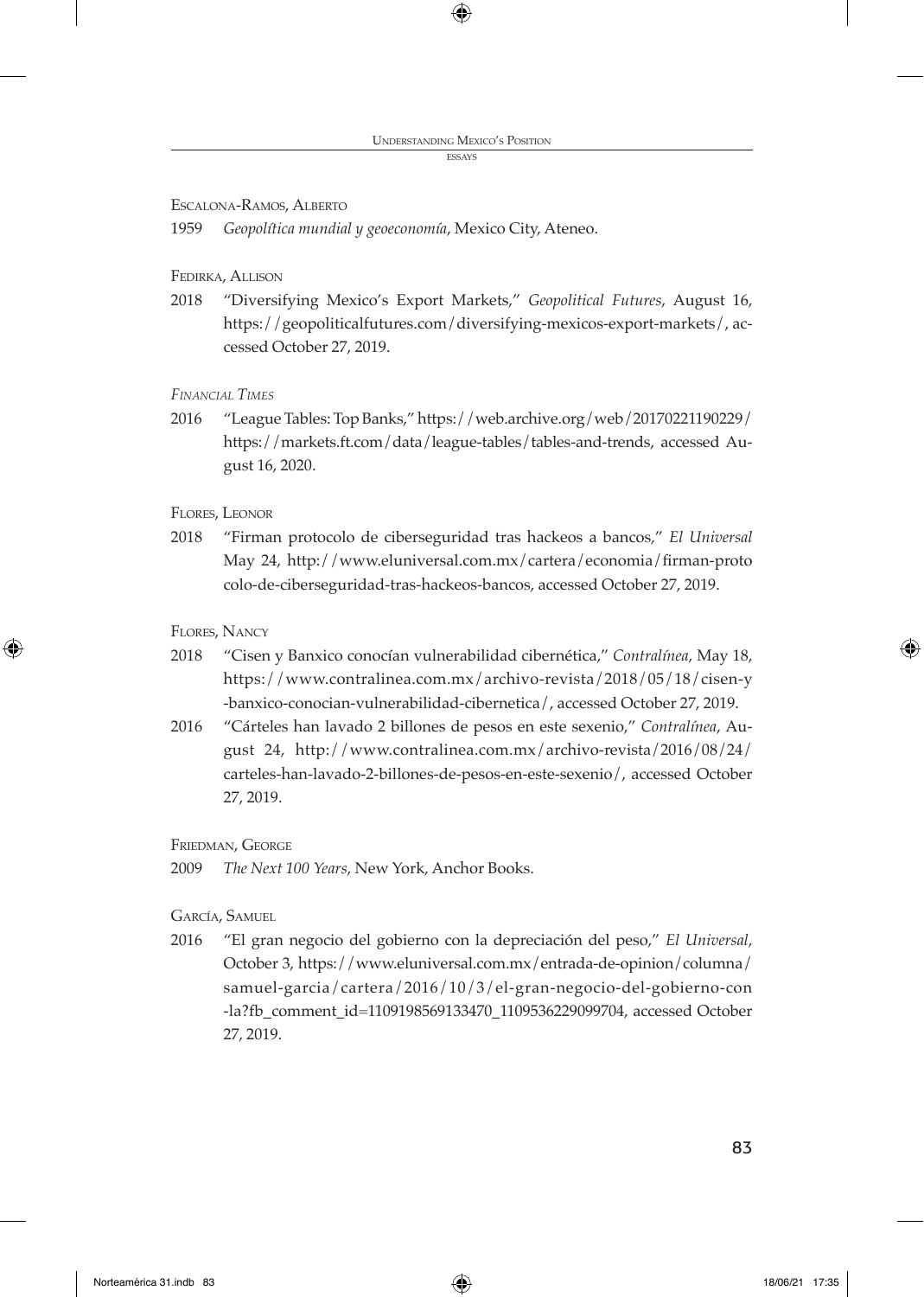## *Geopolitical Futures*

2018 "Obstacles to Mexico's Territorial Control," March 16, https://geopolitical -futures.com/obstacles-mexicos-territorial-control/, accessed October 27, 2019.

## *Global Rates*

2020 "Banxico Overnight Interbank Rate," http://global-rates.com/interest-rates/ central-banks/central-bank-mexico/banxico-interest-rate.aspx, accessed August 21, 2020.

## Guerrero, Julio

1901 *La génesis del crimen en México*, Paris, Imprenta de la vda. de Ch. Bouret.

## Hernández, Antonio

- 2018a "Bancos ignoraron 5 hackeos anteriores," *El Universal*, May 22, http://www. eluniversal.com.mx/cartera/economia/bancos-ignoraron-5-hackeos-ante riores, accessed October 27, 2019.
- 2018b "Así opera el grupo de respuesta ante hackeos a bancos," *El Universal*, May 25, http://www.eluniversal.com.mx/cartera/finanzas/asi-opera-el-grupo -de-respuesta-ante-hackeos-bancos, accessed October 27, 2019.

#### Herrera-Avendaño, Carlos Eduardo

2018 *México, su seguridad económica y su seguridad nacional*, Mexico City, Instituto de Investigaciones Estratégicas de la Armada de México.

Hongbing, Song

2013 *La Guerre des Monnaies: La Chine et le Nouvel Ordre Mondial*, Aube, Éditions Le Retour aux Sources.

## Hope, Alejandro

2017 "Los espías que fallaron," *El Universal*, February 1, http://www.eluniversal. com.mx/entrada-de-opinion/columna/alejandro-hope/nacion/2017/02/ 1/los-espias-que-faltaron, accessed October 27, 2019.

Huntington, Samuel

2004 "El desafío hispano," *Letras libres*, April 30, https://www.letraslibres.com/ mexico/el-desafio-hispano, accessed February 10, 2020.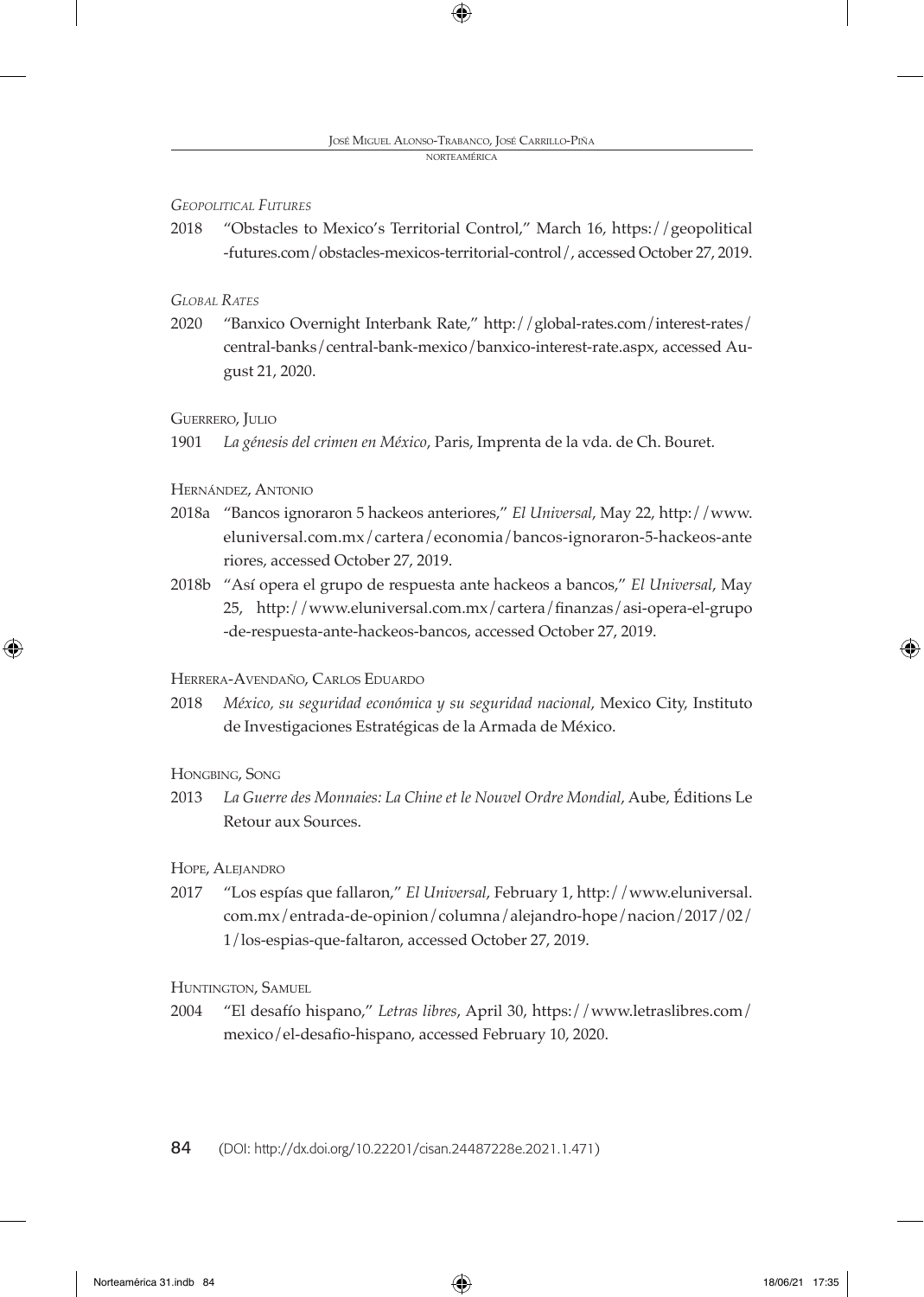imf (International Monetary Fund)

- 2019 "IMF Members' Quotas and Voting Power, and IMF Board of Governors," https://www.imf.org/external/np/sec/memdir/members.aspx, accessed October 28, 2019.
- 2004 *Financial Intelligence Units. An Overview*, Washington D.C., International Monetary Fund.

## *Jornada, La*

2018 "Bancos bajo ciberataque," May 17, http://www.jornada.unam.mx/2018/ 05/17/opinion/002a1edi, accessed October 27, 2019.

Katz, Friedrich

2013 *La guerra secreta en México*, Mexico City, Ediciones Era.

## Khanna, Parag

2008 *The Second World: Empires and Influence in the New Global Order*, New York, Random House.

## KIM, CRYSTAL

2017 "BlackRock in Mexico: It's About Distribution," *Barron's*, November 29, https://www.barrons.com/articles/blackrock-in-mexico-its-about-distri bution-1511980888, accessed October 27, 2019.

Krishnadas, Devadas

2013 *Sovereign Wealth Funds as Tools of National Strategy: Singapore's Approach*, Newport, U.S. Naval War College.

Levy, Noemi, and Christian Domínguez

2014 "Los bancos extranjeros en México: diversificación de actividades y su efecto en la estructura de ingresos," *Economía unam*, vol. 11, no. 32, pp. 102-119.

LEYVA, JEANETTE

- 2018a "Maquinaron el hackeo con 'clientes' de bancos," *El Financiero*, May 16, http://www.elfinanciero.com.mx/economia/maquinaron-el-hackeo-con -clientes-de-bancos, accessed October 27, 2019.
- 2018b "México, a la caza de intrusos en el spei," *El Financiero*, June 16, http://www. elfinanciero.com.mx/opinion/jeanette-leyva/mexico-a-la-caza-de-intrusos -en-el-spei, accessed October 27, 2019.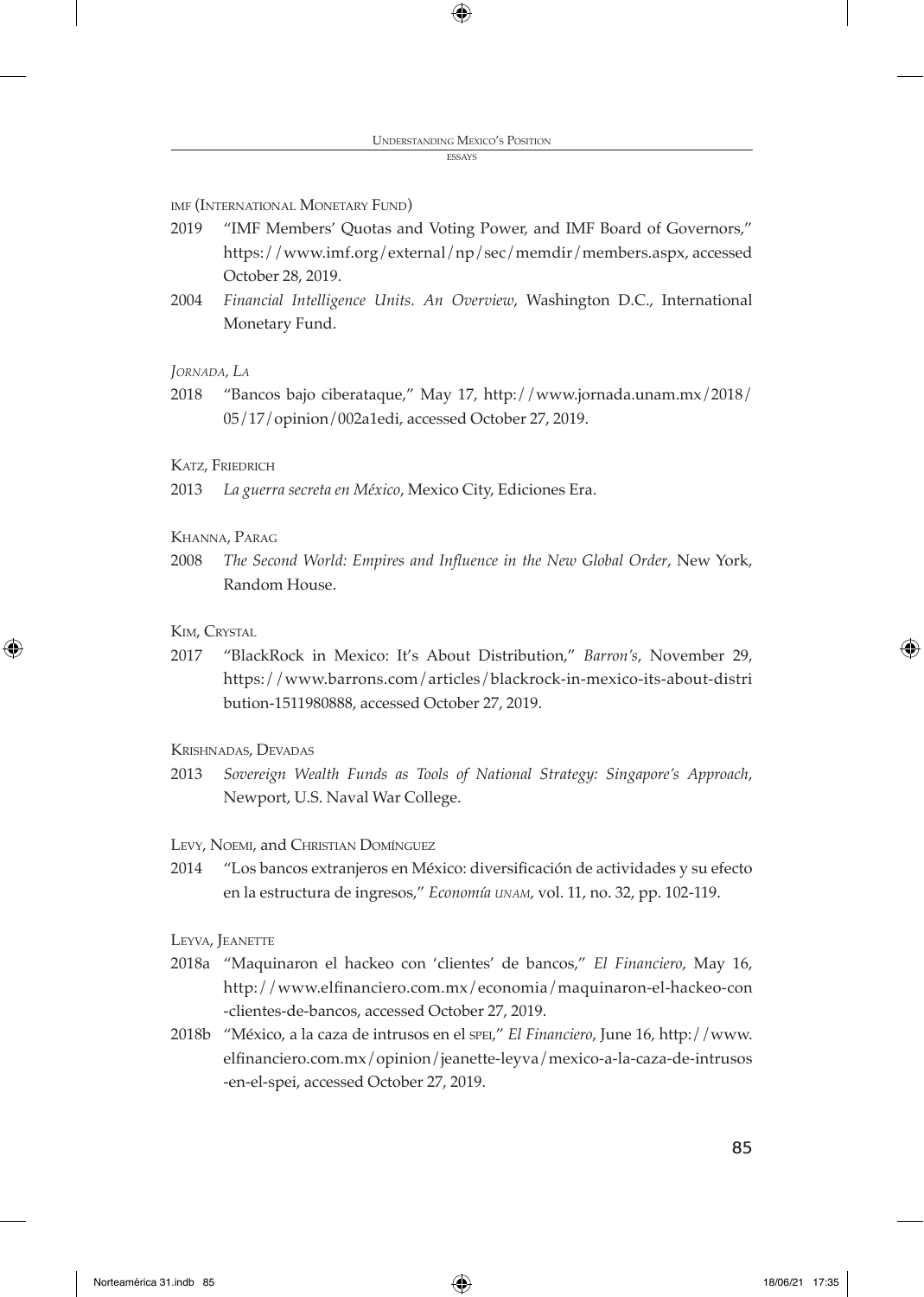## LUFT, GAL, and ANNE KORIN

2019 *De-Dollarization*, United States, independently published.

## Maldonado, Mario

- 2018a "Magnate de Wall Street pide a AMLO no frenar inversión," *El Universal*, May 9, http://www.eluniversal.com.mx/columna/mario-maldonado/car tera/magnate-de-wall-street-pide-amlo-no-frenar-inversion, accessed October 27, 2019.
- 2018b "El speigate y el desaire de amlo al bbva," *El Universal*, May 16, http://www. eluniversal.com.mx/columna/mario-maldonado/cartera/el-speigate-y-el -desaire-de-amlo-al-bbva, accessed October 27, 2019.

## MCCONNELL, MICHAEL

2008 *Annual Threat Assessment of the Intelligence Community*, Washington D.C., House Permanent Committee on Intelligence.

## Mendoza, Viridiana

2018 "biva inicia operaciones y termina con el monopolio bursátil de la bmv," *Forbes*, July 25, https://www.forbes.com.mx/biva-inicia-operaciones-y-ter mina-con-el-monopolio-bursatil-de-la-bmv/, accessed October 27, 2019.

#### National Intelligence Council

2012 *Global Trends 2030*, Washington D.C., National Intelligence Council.

Navarro, María Fernanda

2018 "México compró el pleito de Trump con China en el usmca," *El Financiero*, October 2, https://www.forbes.com.mx/mexico-compro-el-pleito-de-trump -con-china-con-usmca/, accessed October 27, 2019.

## Ostos, María del Pilar

2015 "Una metodología geopolítica para un México del siglo xxi," in A. Ponce, ed., *Escenarios geopolíticos para el México actual*, Mexico City, Cenzontle, pp. 35-56.

## Pallares, Miguel

2018 "El abc de la nueva bolsa de valores de México," *El Universal*, July 25, http:// www.eluniversal.com.mx/cartera/finanzas/el-abc-de-la-nueva-bolsa-de -valores-de-mexico, accessed October 27, 2019.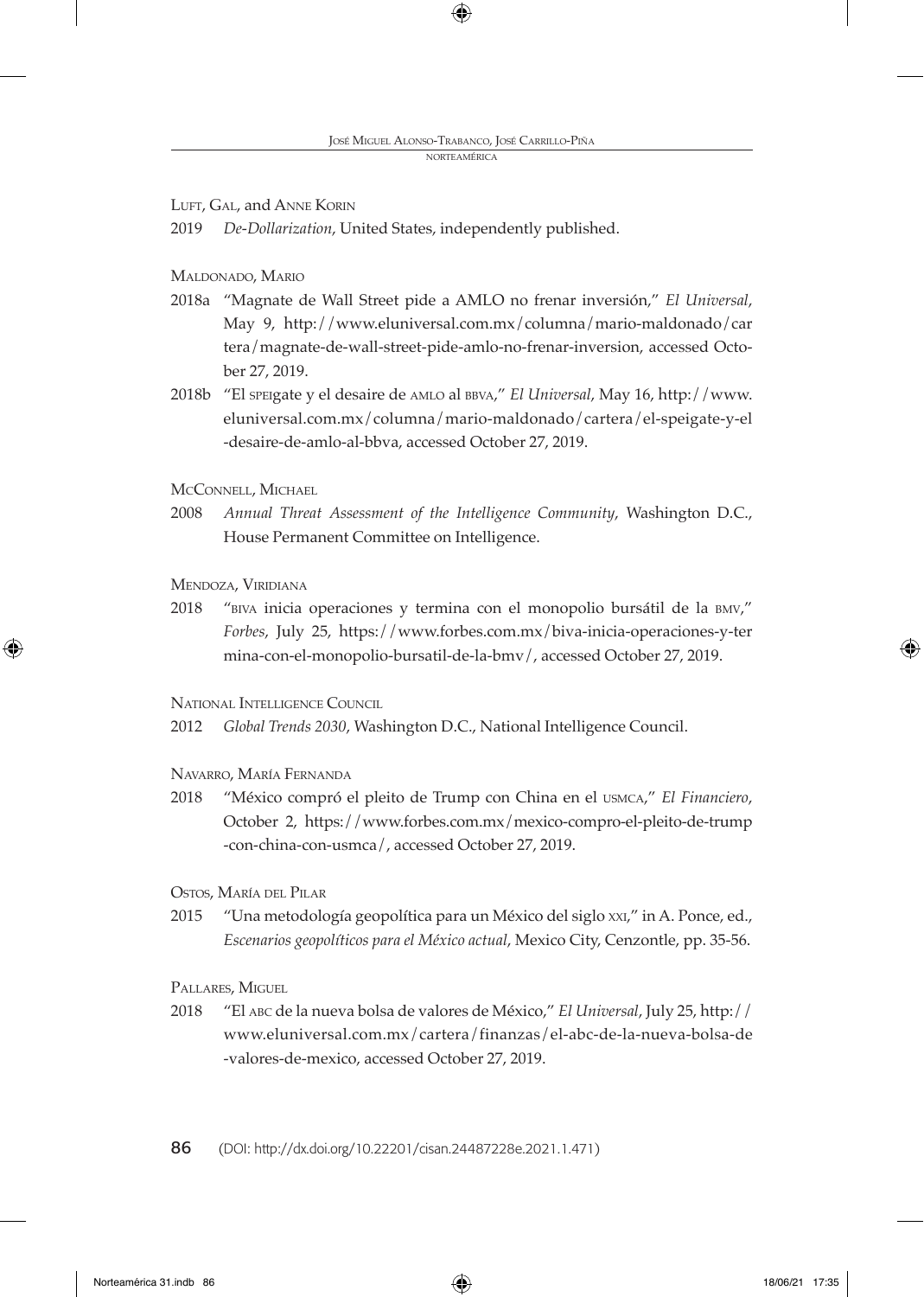#### essays

Payno, Manuel

1982 *México y sus cuestiones financieras con la Inglaterra, la España y la Francia*, Mexico City, Secretaría de Hacienda y Crédito Público.

Piñeyro, José Luis

- 2001a "La seguridad nacional con Zedillo," *Foro Internacional*, pp. 939-962.
- 2001b "La seguridad nacional del México postlc: ¿realidad o proyecto?," *Casa del Tiempo*, vol. 3, no. 25, pp. 9-21.
- 1995 "La política de defensa de México frente al tlcan," *Nueva Sociedad*, no. 138, pp. 142-157.
- 1994 "La seguridad nacional con Salinas de Gortari," *Foro Internacional*, vol. 34, no. 4, pp. 754-772.

Quintana, Enrique

2018 "Ya hay tratado, ¿y ahora qué?" *El Financiero*, October 1, http://www. elfinanciero.com.mx/opinion/enrique-quintana/ya-hay-tratado-y-ahoraque, accessed October 27, 2019.

Qiao, Ling, and Xiangsui Wang

1999 *Unrestricted Warfare*, Beijing, PLA Literature and Arts Publishing House.

Ramírez-Bonilla, Juan José

2016 "Redescubriendo Filipinas: encuentros y desencuentros a cada lado del Pacífico," in T. Calvo and P. Machuca, eds., *México y Filipinas. Culturas y memorias sobre el Pacífico*, Zamora, Michoacán, El Colegio de Michoacán / Ateneo de Manila University, pp. 79-98.

Reyes, José

2016 "Seguridad nacional: México, al borde del colapso," *Contralínea*, August 7, http://www.contralinea.com.mx/archivo-revista/index.php/2016/08/07/ seguridad-nacional-mexico-al-borde-del-colapso/7, accessed October 27, 2019.

Rickards, James

- 2014 *The Death of Money*, New York, Portfolio/Penguin.
- 2012 *Currency Wars: The Making of the Next Global Crisis*, New York, Portfolio/Penguin.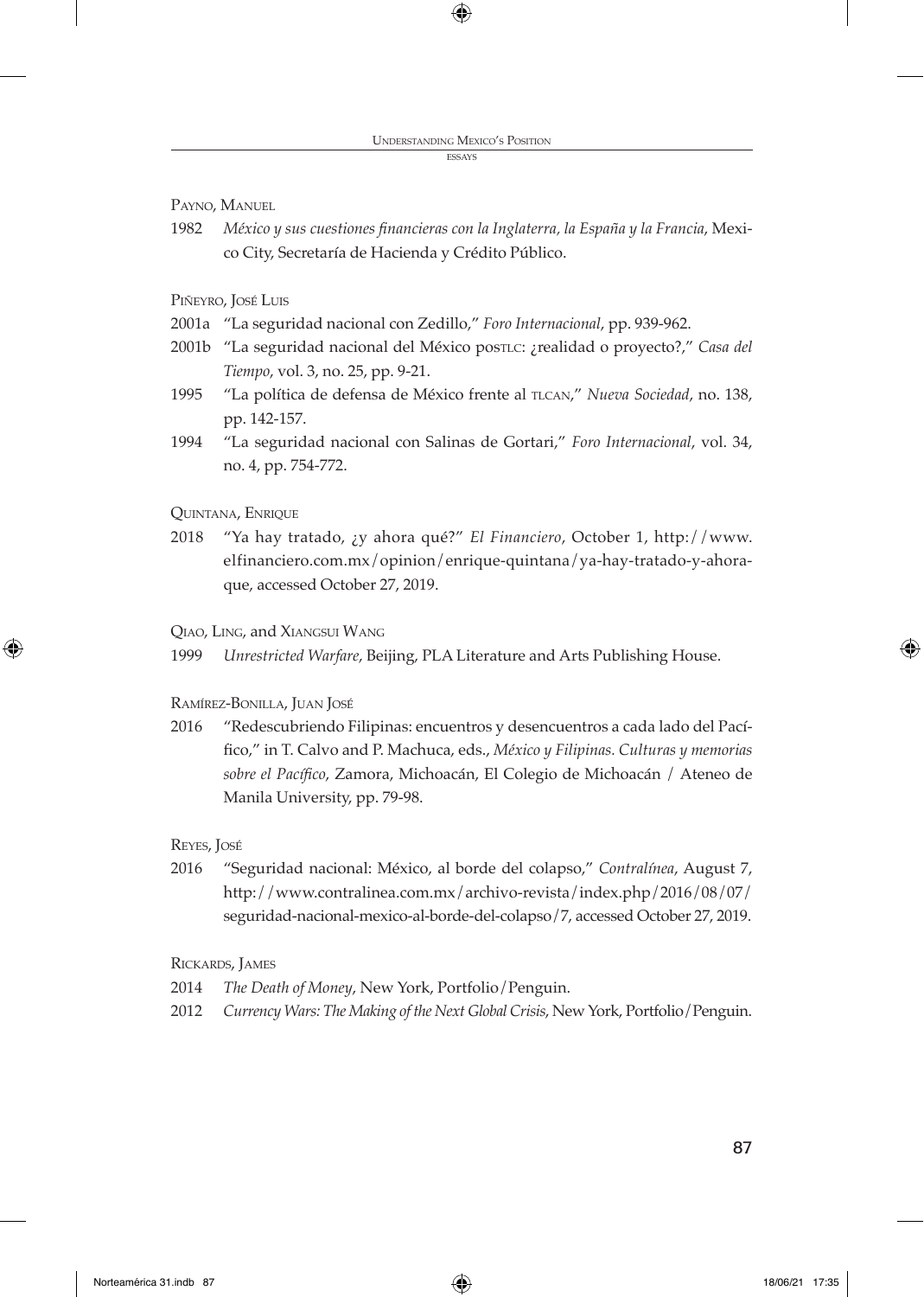## Riva Palacio, Raymundo

2018 "Los ojos de la cia," *El Financiero*, March 16, http://elfinanciero.com.mx/ opinion/raymundo-riva-palacio/los-ojos-de-la-cia, accessed October 27, 2019.

#### ROUQUIÉ, ALAIN

2015 "México y el tlcan, veinte años después," *Foro Internacional*, vol. 55, no. 2, pp. 433-453.

## Santa Cruz, David

2014 "¿Por qué México condonó una deuda de 500 mdd a Cuba?" *Forbes*, February 19, https://www.forbes.com.mx/por-que-mexico-condono-una-deuda -de-500-mdd-cuba/, accessed October 27, 2019.

## SHAPIRO, JACOB

2018 "The Currency Crisis of 2018," *Geopolitical Futures*, August 15, https://geo politicalfutures.com/currency-crisis-2018/, accessed October 27, 2019.

## Shukla, Adrija

2017 "Top 10 Largest Sovereign Wealth Funds," *Business Standard*, June 26, http:// www.business-standard.com/article/international/top-10-largest-sover eign-wealth-funds-117062600074\_1.html, accessed October 27, 2019.

#### STEIL, BENN

2014 *The Battle of Bretton Woods*, Princeton, New Jersey, Princeton University Press.

#### STEIN, STANLEY, and BARBARA STEIN

2002 *Plata, comercio y guerra*, Barcelona, Crítica.

#### **STRATFOR**

2009 *The Geopolitics of Mexico: A Mountain Fortress Besieged*, Austin, Strategic Forecasting Inc.

#### Stroupe, Joseph

2006 "Russian Rubicon: Impending Checkmate of the West," *Global Events Magazine*, Joseph%20Stroupe.-%20Russian%20Rubicon%20(1).pdf (no longer available online).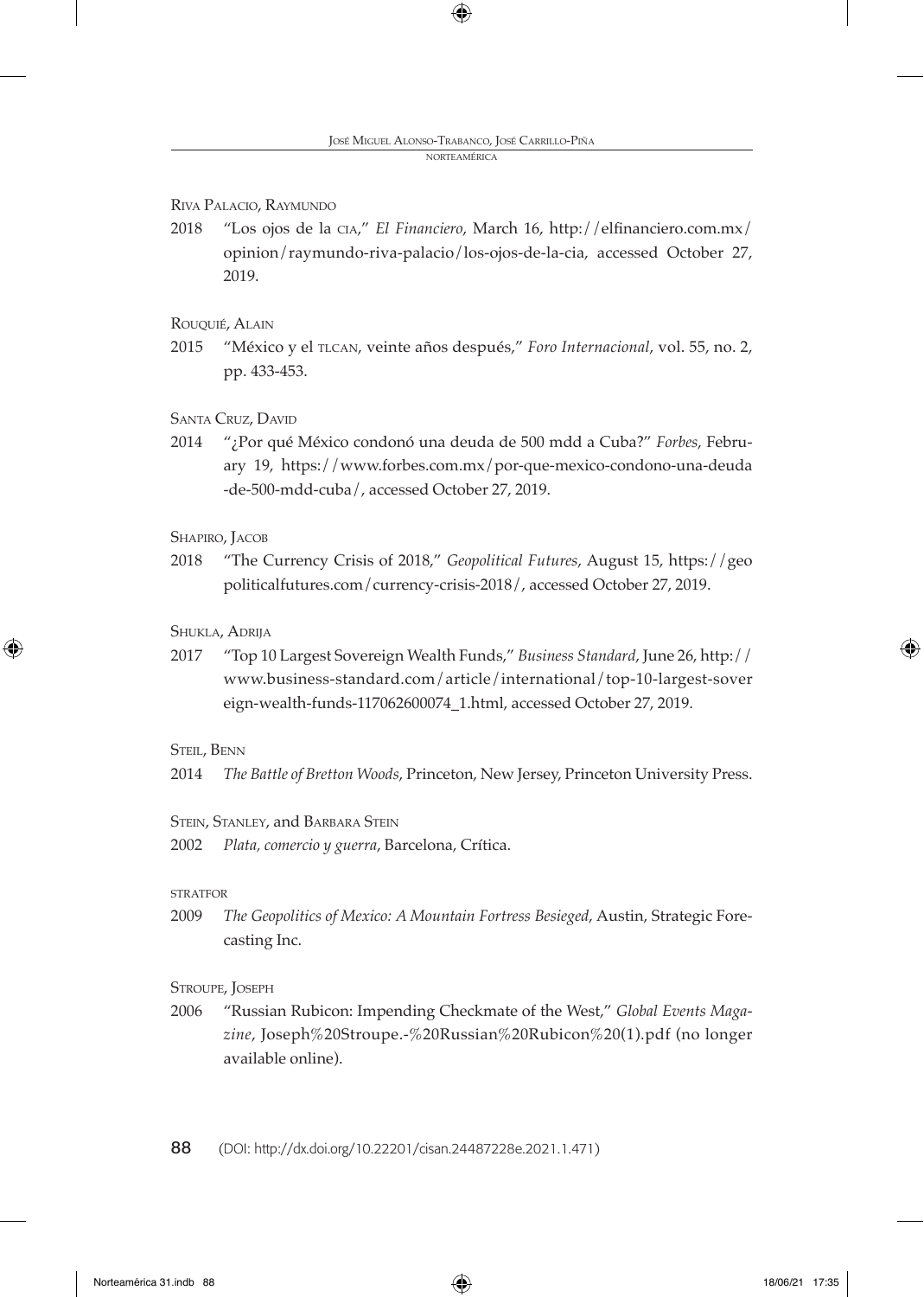## Sustainable Stock Exchanges Initiative

2021 "Bolsa Mexicana de Valores," https://sseinitiative.org/stock-exchange/bmv/, accessed May 18, 2021.

## Svirydzenka, Katsiaryna

2016 *Introducing a New Broad-based Index of Financial Development*, Washington, D.C., International Monetary Fund.

swift (Society for Worldwide Interbank Financial Telecommunication)

2019 *RMB Tracker*, La Hulpe, Belgium, swift.

## Townsend, Erik

2018 *Beyond Blockchain: The Death of the Dollar and the Rise of Digital Currency*, Coppell, Texas, Independently published.

## *Universal, El*

2018 "Banorte, Inbursa y Banjército, entre los afectados por ciberataque," May 16, http://www.eluniversal.com.mx/cartera/banorte-inbursa-y-banjercito-entre -los-afectados-por-ciberataque-maerker, accessed October 27, 2019.

## Urzúa, Carlos

2019 "La Cuatroté y el Consenso de Washington," *El Universal*, October 28, https://www.eluniversal.com.mx/opinion/carlos-m-urzua/la-cuatrote-y -el-consenso-de-washington, accessed October 29, 2019.

## U.S. Geological Survey

2017 *Mineral Commodity Summaries 2017*, Reston, Virginia, U.S. Geological Survey.

## Valdés-Lakowsky, Vera

2003 "El peso mexicano en el Este de Asia después del siglo xviii," in *XI Congreso Internacional de aladaa*, Mexico City, El Colegio de México.

## Vander Straeten, Pascal

2018 *An Overture to Geofinance*, Dallas, Value4Risk LLC.

## W**HITE HOUSE**

2017 *National Security Strategy of the United States of America*, https://trumpwhitehouse .archives.gov/wp-content/uploads/2017/12/NSS-Final-12-18-2017-0905.pdf